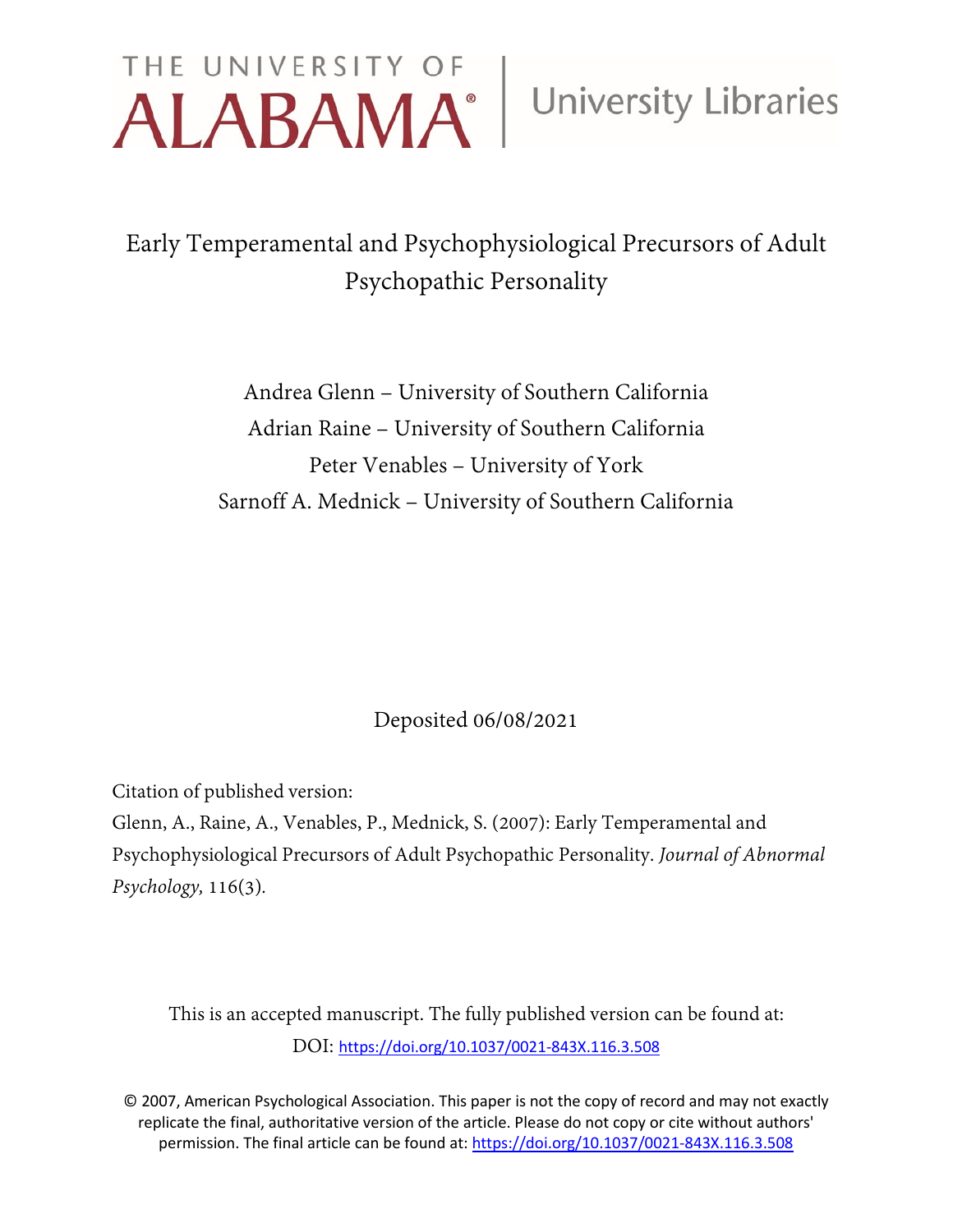Glenn, A.L., Raine, A., Mednick, S.A. & Venables, P. (2007). Early temperamental and psychophysiological precursors of adult psychopathic personality. *Journal of Abnormal Psychology, 116*, 508-518.

## **Early temperamental and psychophysiological precursors of adult psychopathic personality**

Andrea L. Glenn<sup>1</sup>, Adrian Raine<sup>1</sup>, Peter Venables<sup>2</sup> & Sarnoff A. Mednick<sup>1</sup>

 $\mathcal{L}_\mathcal{L} = \mathcal{L}_\mathcal{L} = \mathcal{L}_\mathcal{L} = \mathcal{L}_\mathcal{L} = \mathcal{L}_\mathcal{L} = \mathcal{L}_\mathcal{L} = \mathcal{L}_\mathcal{L} = \mathcal{L}_\mathcal{L} = \mathcal{L}_\mathcal{L} = \mathcal{L}_\mathcal{L} = \mathcal{L}_\mathcal{L} = \mathcal{L}_\mathcal{L} = \mathcal{L}_\mathcal{L} = \mathcal{L}_\mathcal{L} = \mathcal{L}_\mathcal{L} = \mathcal{L}_\mathcal{L} = \mathcal{L}_\mathcal{L}$ 

<sup>1</sup>Department of Psychology, University of Southern California 2 Department of Psychology, University of York

#### **Abstract**

Emerging research on psychopathy in children and adolescents raises the question of whether indicators, such as temperament or psychophysiology, exist very early in life in those with a psychopathic-like personality in adulthood. This study tests the hypothesis that individuals who are more psychopathic in adulthood would be less fearful and inhibited, and more stimulation seeking / sociable at age 3, and would also show reduced age 3 skin conductance responsivity. In a community sample of 335 3-year olds, behavioral measures of temperament were taken and electrodermal activity recorded in response to both orienting and aversive tones. Hare's Self-Report Psychopathy scale (SRP-II) was administered at follow-up at age 28. Individuals scoring higher on the measure were significantly less fearful and inhibited, more sociable, and displayed longer SC half-recovery times to aversive stimuli compared to controls at age 3. Contrary to predictions, they also showed *increased* autonomic arousal and skin conductance orienting. Findings appear to be the first to suggest that a prospective link may exist between temperament and psychophysiology in very young children, and psychopathic personality in adulthood.

**\_\_\_\_\_\_\_\_\_\_\_\_\_\_\_\_\_\_\_\_\_\_\_\_\_\_\_\_\_\_\_\_\_\_\_\_\_\_\_\_\_\_\_\_\_\_\_\_\_\_\_\_\_\_\_\_\_\_\_\_\_\_\_\_\_\_\_\_\_\_\_\_\_\_\_\_\_\_\_\_\_\_\_\_\_\_\_\_\_\_**

Despite decades of research on adult psychopathy, very little is known about the early antecedents of this disorder. Recent research has begun to identify psychopathic personality in children and adolescents (Frick, O'Brien, Wooton, & McBurnett, 1994; Lynam, 1997), raising the question of whether precursors to psychopathy may exist very early in life. Adult psychopaths have been hypothesized as having unique temperaments and psychophysiological characteristics (Frick, 1998; Hare, 1978). A gap in the psychopathy literature is the lack of prospective, longitudinal studies examining early childhood factors in individuals who later demonstrate psychopathic personality in adulthood.

The personality of adult psychopaths is characterized by a lack of fear and inhibition, and a tendency toward stimulation seeking (Hare, 1998). However, there are multiple ways in which these characteristics may develop. One possibility is that a psychopathic way of life leads to the disinhibition, stimulation-seeking / sociability, and lack of fear observed in adult psychopaths. For example, after experiencing trauma or continuous psychosocial hardship in adolescence and early adulthood, these individuals might be less responsive to laboratory stressors. Another possibility is that individuals characterized as psychopaths in adulthood possess qualities of disinhibition, stimulation-seeking / sociability, and lack of fear very early in their lives (and prior to the onset of their antisocial lifestyle) and are thus predisposed to a psychopathic personality at a young age. A longitudinal study, examining the role of early temperament on prospective adult psychopathic personality would be necessary to help clarify whether these risk factors precede adult psychopathic personality.

In addition to this hypothesized temperamental style, adult psychopaths have also been characterized by lower psychophysiological arousal and hyporesponsivity to stimuli. An extensive meta-analysis by Lorber (2004) found psychopaths to have lower levels of electrodermal activity at rest. Psychopathy has also been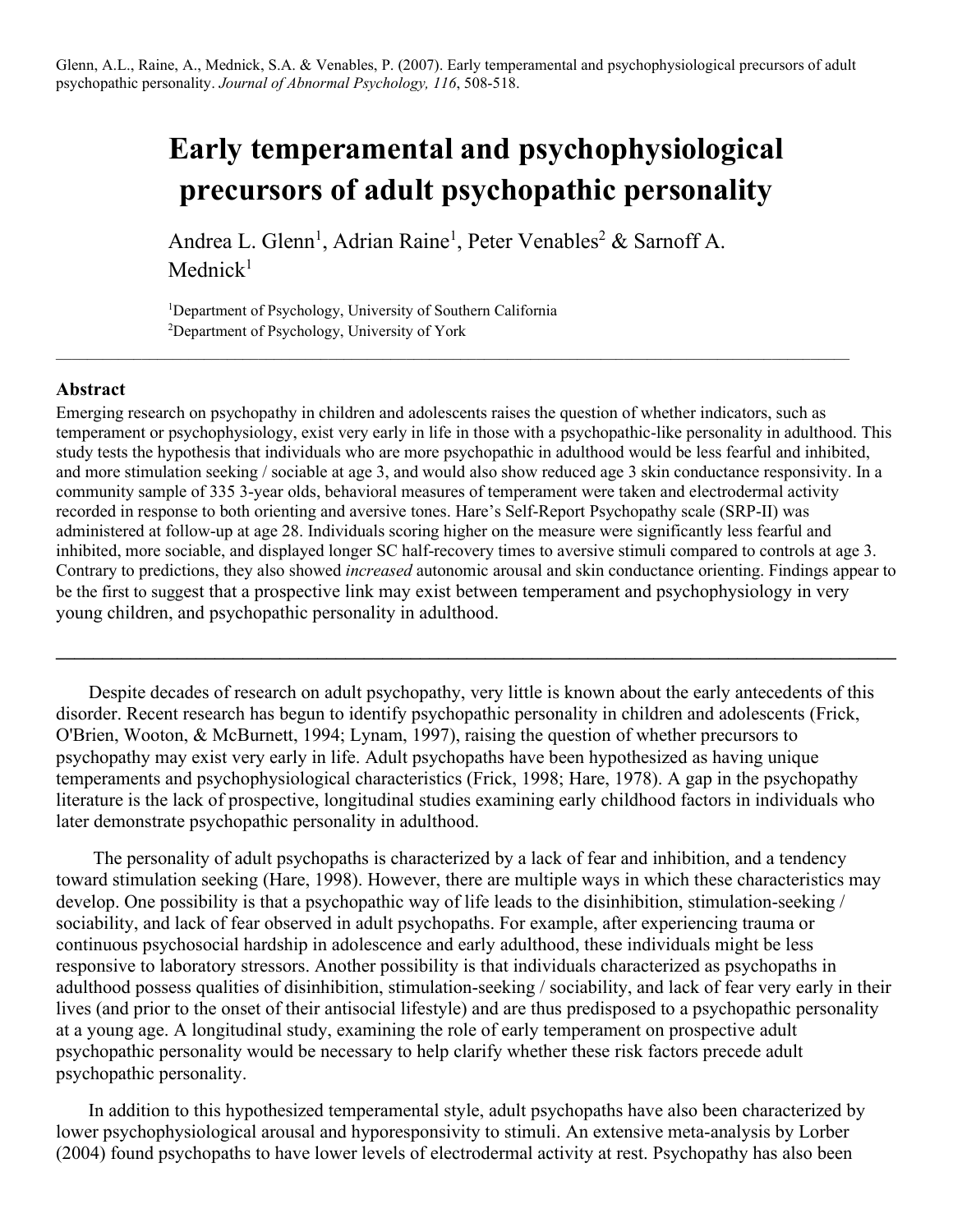associated with reduced skin conductance (SC) orienting, reflecting reduced allocation of attentional resources to external stimuli (Dawson, Schell, & Filion, 1990). Both Hare (1968) and Blackburn (1979) have found reduced responding to orienting stimuli in psychopaths; however, some studies have failed to replicate this finding (Aniskiewicz, 1979; Raine & Venables, 1988). It remains unknown whether reduced arousal and orienting in adult psychopaths is a characteristic developed in adolescence or adulthood, or whether it may be present and influential in the first few years of life.

Longer SC half-recovery time is another psychophysiological characteristic that has been associated with psychopathy. Mednick (1977) cited three studies prior to 1977 which suggested longer recovery time in antisocial individuals. One review of studies conducted since 1977 reported seven studies finding significantly longer SC half-recovery times in both psychopaths and antisocial individuals, and one failing to find a significant association (Raine, 1993). Additionally, *shorter* SC half-recovery time has been identified as a possible protective factor, as antisocial adolescents who desisted from adult crime were found to have shorter SC half-recovery times than both life-course persistent criminals and controls (Raine, Venables, & Williams, 1996). Long SC half-recovery time has been interpreted by Venables (1975) as representing a closed stance to environmental stimuli, which would include cues of future punishment. Despite many studies in the adult literature, longer SC half-recovery time does not appear to have been examined as a potential developmental precursor of adult psychopathy.

In attempts to gain a developmental perspective, recent research has begun to examine whether the same mechanisms that underlie adult psychopathy may also be present in children and adolescents with psychopathiclike characteristics. Children with callous and unemotional traits similar to those seen in primary psychopaths have been found to demonstrate fearlessness (Frick, Lilienfeld, Ellis, Loney, & P., 1999) and a lack of behavioral inhibition (Frick et al., 2003). Several studies have found that juveniles with psychopathic traits demonstrate similar deficits observed in adult psychopaths including reduced responding to distressing stimuli (Kimonis, Frick, Fazekas, & Loney, 2006), difficulty recognizing sadness and fear (R. J. R. Blair, Colledge, Murray, & Mitchell, 2001), slower reaction times to negative words (Loney, Frick, Clements, Ellis, & Kerlin, 2003) and deficits in moral and emotional processing (R. J. R. Blair, 1997). In preschool-aged children, Fowles, Kochanska, & Murray (2000) showed that those characterized by fearless and uninhibited temperaments had reduced skin conductance responsivity. To our knowledge, only two studies thus far have examined the psychophysiological characteristics of specific psychopathic characteristics in juveniles. Blair (1999) found that 13 year-olds with psychopathic tendencies showed less skin conductance responding to distress cues and threatening stimuli. Moreover, Fung et al. (2005) found that 16 year-olds scoring high on the Child Psychopathy Scale (Lynam, 1997) showed reduced anticipatory skin conductance responding to white noise bursts. These studies suggest that psychophysiological differences may be linked to psychopathy in adolescents as well as adults, but no studies appear to have examined the psychophysiological characteristics of children who later develop a psychopathic personality.

The present longitudinal study involves a community sample in which psychophysiology and temperament are first measured at the relatively early age of three years, and psychopathic personality assessed 25 years later at age 28 years. It would be predicted that individuals who score higher in psychopathy in adulthood would be characterized as less fearful and inhibited, but higher on stimulation-seeking / sociability in early childhood. Furthermore, based on long-standing theoretical perspectives, these individuals would be predicted to have lower autonomic arousal, reduced orienting responses, reduced responding to aversive stimuli, and longer SC half-recovery time. If reduced psychophysiological activity similar to that found in adolescents and adults can be identified in early childhood, they would advance our understanding of the early developmental processes that predispose to adult psychopathy. Conversely, it is possible that the very early correlates of psychopathy are different to the pattern of findings observed later in life in adolescent and adult psychopaths, suggesting that our current understanding of the etiology of adult psychopathy might require some revision.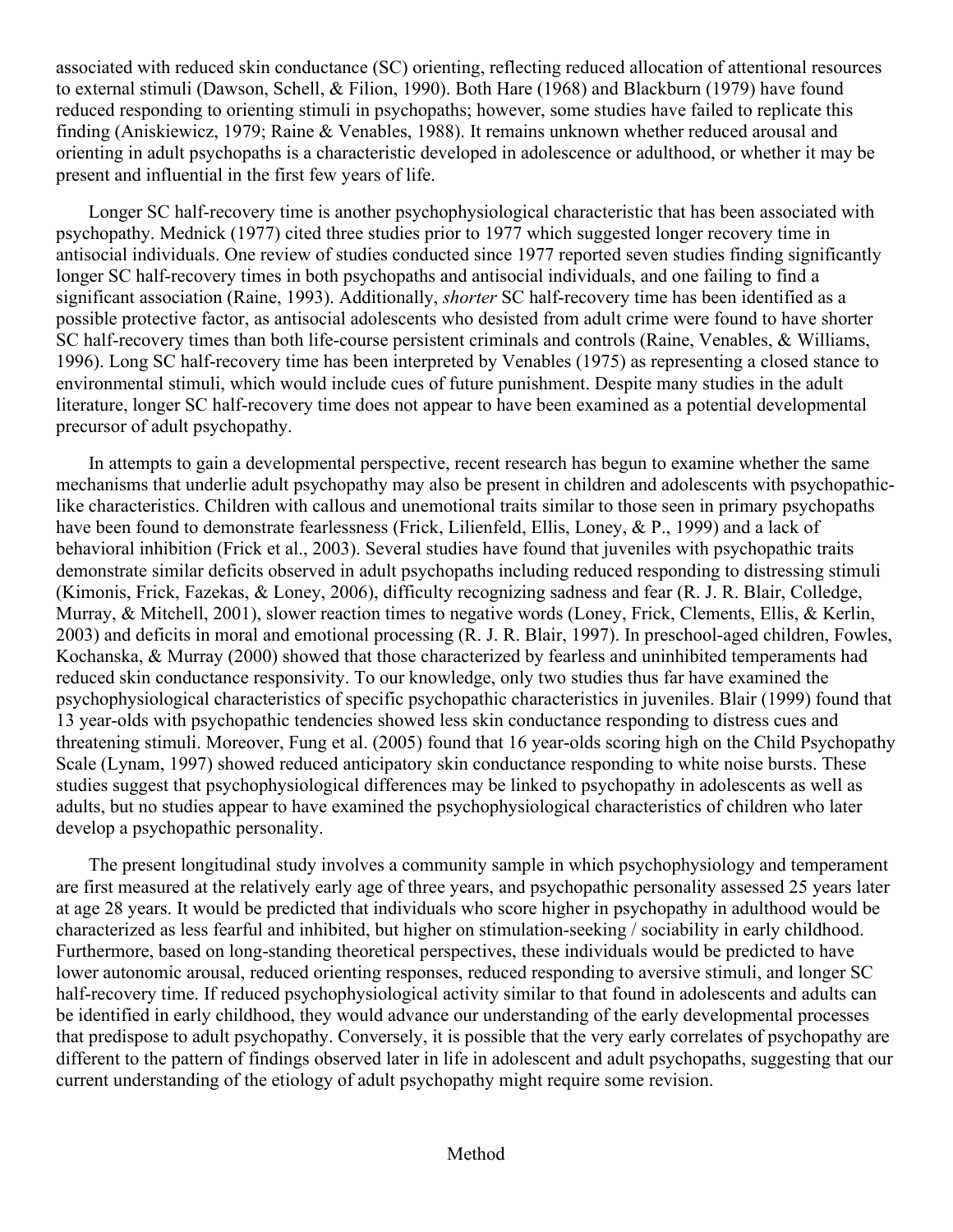#### *Participants*

The larger population from which the subjects were drawn consisted of 1,795 children from the island of Mauritius (a country lying in the Indian Ocean between Africa and India). All children born in 1969 in the two towns of Vacoas and Quatre Bornes were recruited into the study when aged 3 years between September 1972 and August 1973. The two towns were chosen to be representative of the ethnic distribution of the island. Informed consent was obtained from the mothers at age 3 and from the subjects at age 28.

From this birth cohort, a sample of 335 subjects completed a self-report measure of psychopathic personality at the age of 28. To assess the unbiased selection of this group, comparisons of the means of those tested and those not tested were conducted on measures of temperament (inhibition,  $t = -0.761$ ,  $p = 0.447$ ,  $d = -1$ .0228, fearfulness,  $t = -.649$ ,  $p = .517$ ,  $d = -.0401$ , stimulation seeking / sociability,  $t = .375$ ,  $p = .708$ ,  $d =$ .0226), psychophysiology (non-specific SCRs,  $t = -1.789$ ,  $p = .074$ ,  $d = -113$ , heart rate,  $t = .479$ ,  $p = .501$ ,  $d =$ .0354, SC level left, *t* = -.891, *p* = .374, *d =* -.000271, SC level right, *t* = -.043, *p* =.966, *d* = -.0555, average orienting amplitude,  $t = .112$ ,  $p = .911$ ,  $d = .00652$ , average SC half-recovery time,  $t = .909$ ,  $p = .087$ ,  $d = .138$ , average amplitude to aversive stimuli,  $t = -.837$ ,  $p = .300$ ,  $d = .0466$ ), socioeconomic status at age 3,  $t = -2.267$ ,  $p = .023$ ,  $d = -.147$ , social adversity at age 3,  $t = 1.901$ ,  $p = .057$ ,  $d = .116$ , and IQ at age 3. Only socioeconomic status was found to be significantly different (higher in the untested group than the tested group). This variable was consequently entered as a covariate to determine whether it influenced results. Details of the social adversity and IQ measures are found in Raine, Reynolds, Venables, & Mednick (2002).

Comparisons of gender and ethnicity revealed that the sample consisted of more males (60.6%) than females (39.4%), and consequently gender was included as a moderator in all analyses. Ethnic distribution was as follows: Indian 68.7%, Creole (African origin) 25.7%, and others (Chinese, English, French, and ethnically unidentified) 5.1%. Census data for the island as a whole indicated 66% Indian, 29% Creole, and 5% other, indicating that the study achieved its goal of sampling an ethnically representative population.

#### *Age 28 Psychopathy Scale*

Hare's (1985) Self-Report Psychopathy scale (SRP-II), administered at age 28, is a 60-item self-report version of the Psychopathy Checklist-Revised (PCL-R; Hare, 2003). The SRP-II has the advantage of a close theoretical association with the PCL-R and is designed to assess the same constructs. In a sample of 100 prison inmates, Hare (1991) found the SRP-II and the PCL-R correlate .54. Furthermore, it has been shown to be a valid measure of psychopathy in non-forensic, non-clinical populations (K. M. Williams & Paulhus, 2004). In a sample of 289 undergraduates, Williams and Pauhus (2004) found the SRP-II to correlate .77 with the Psychopathic Personality Inventory (PPI; Lilienfeld & Andrews, 1996), another well-validated self-report measure of psychopathy. Lilienfeld and Andrews (1996) found a .91 correlation between the PPI and the SRP-II. Zagon and Jackson (1994) found the SRP-II to correlate positively with narcissism, impulsivity and dishonesty, and negatively with anxiety and empathy. Williams and Paulhus (2004) reported that the SRP-II correlates with narcissism and Machiavellianism, and that it captures the interpersonally dark nature of psychopaths. They also showed that the SRP-II correlates with delinquency even in non-forensic samples such as undergraduates. Lilienfeld (1999) also showed that the SRP-II is significantly correlated with the MMPI-2 psychopathy deviate subscales. Salekin (2001) also showed that the SRP-II has a high discriminant validity from other personality disorders. Based on this research, the SRP-II appears to be comparable to other selfreport measures of psychopathy.

Each item on the SRP-II is scored from 1 (strongly disagree) to 7 (strongly agree). High-scoring (n=56) and low-scoring (n=56) psychopathy groups were created using a cutoff of 1 SD above and below the mean on the Self-Report Psychopathy Scale. The mean and standard deviation of each group is as follows: High  $(M =$ 244.65, sd = 10.68), Low (M= 173.61, sd = 8.87). The mean for all 335 individuals was 207.62, sd = 23.71. To provide a reference for the scores, the mean SRP-II scores for a group of community psychopaths from the United States as defined by the PCL-R was 223.2,  $sd = 27.9$  (Raine, 2006), which is lower than the mean for the high-scoring group in this study. The community psychopath grouping has been used in several previously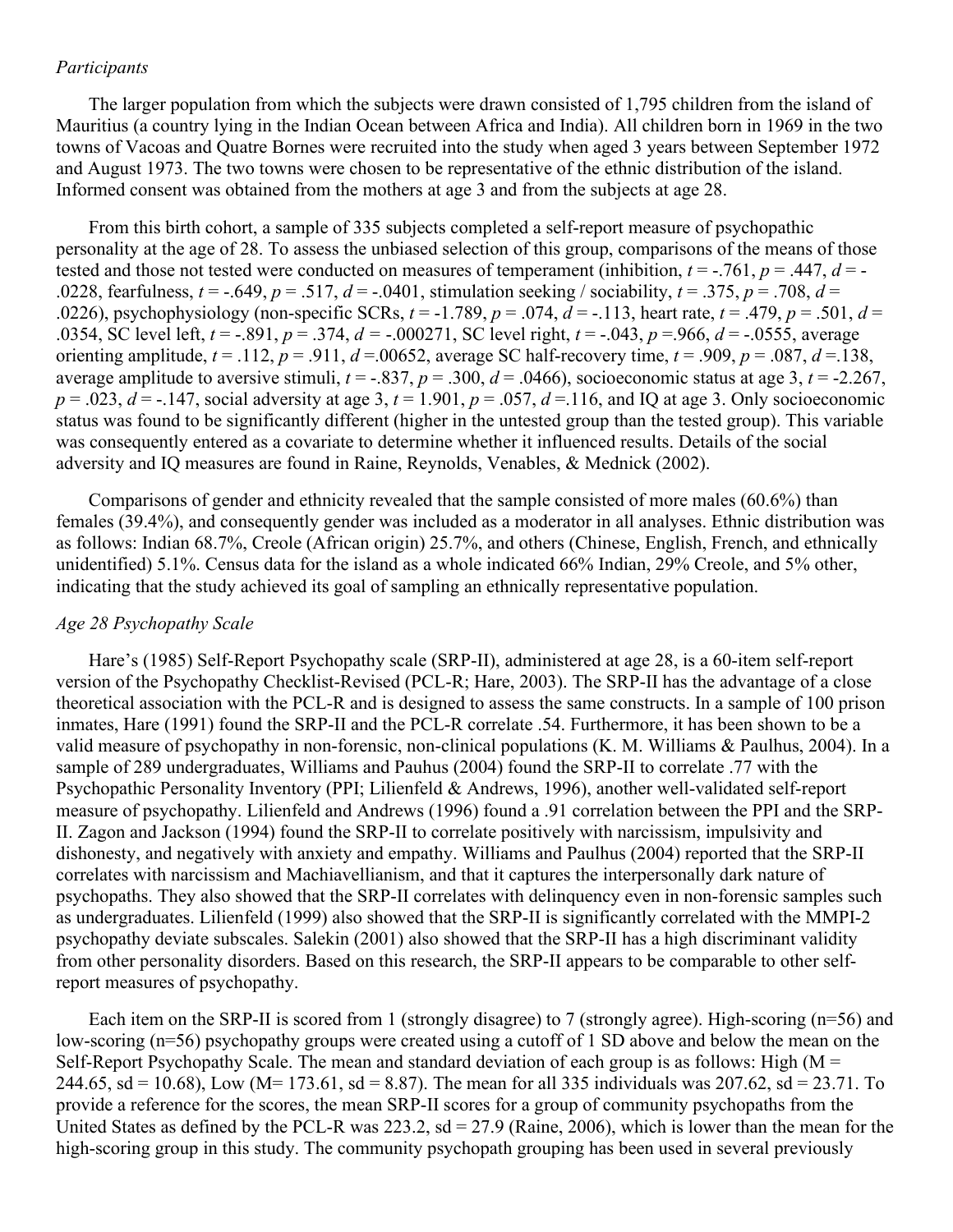published studies (Ishikawa, Raine, Lencz, Bihrle, & Lacasse, 2001; Raine et al., 2004; Raine et al., 2003). In the present study, the high-scoring group was 68.5% male and 31.5% female. The low-scoring group was 46.4% male and 53.6% female. Coefficient  $\alpha$  for the SRP-II was .85.

#### *Temperament Measures*

*Inhibited/disinhibited temperament at age 3.* A measure of general inhibited/disinhibited temperament was developed on this population by Scarpa, Raine, Venables, and Mednick (1995) and uses ratings based on the criteria described by Kagan and colleagues (Kagan, Reznick, Clarke, Snidman, & Garcia-Coll, 1984). Briefly, ratings of the child's behavior in the laboratory were made by a trained research assistant before and during psychophysiological testing on crying behavior (1 = no crying to  $5$  = cries uncontrollably) and sociability (1 = friendly,  $2 =$  unresponsive), and by a trained psychologist before and during cognitive testing on crying  $(1 =$  no crying to  $5$  = cries uncontrollably), approach-avoidance (1 = independent exploration to  $5$  = clings to mother), verbalizations ( $1 =$  many spontaneous comments to  $4 =$  extremely reluctant to speak), ease of relationship with tester (1 = immediately friendly to  $4 =$  fearful), and social involvement with other children (1 = cooperative play and exchanges to  $5 =$  solitary, away from others). All variables were scored in the direction of higher scores reflecting more inhibited behavior. An inhibition score was calculated by averaging the standard scores (i.e., zscores) for these variables, which were chosen to reflect the measures of inhibition used by Kagan, Reznick, Clarke, Snidman, and Garcia-Coll (1984). Complete data at this age were available for 1,793 subjects. Itemtotal correlations ranged from 0.19 to 0.61 (mean = 0.43). Coefficient α for the scale was .72 (Scarpa et al., 1995). Only one rater was used to observe the behaviors of the children at age 3, so inter-rater reliability was unable to be assessed. The rater, however, was naïve with respect to any other variables assessed and to the research hypotheses, and thus provided an unbiased report of the behaviors.

*Stimulation-seeking / sociability and fearfulness / reactivity at age 3. Two relatively independent factors* have been shown to underlie a collection of 8 measures taken from the 3-year-old assessment battery, i.e. stimulation-seeking / sociability, and fearfulness / reactivity (see Raine, Reynolds, Venables, Mednick, & Farrington, 1998, for full psychometric details of these two measures). Briefly, four putative indices of stimulation-seeking / sociability were taken at age 3 years as follows: (1) The child's exploration away from the mother toward new toys was assessed in a laboratory room by a research assistant. Exploratory behavior was rated on a 4-point scale as follows:  $1 =$  passive, clings to mother, withdrawn;  $2 =$  shows interest, examines toys but stays close to mother;  $3 =$  leaves mother, mild independent exploration, comes and goes to mother;  $4 =$ active independent exploration. This behavior was rated on 4 occasions during the entire testing session (soon after arrival, before psychophysiological testing, between tests, after completion of tests). Scores for the 4 ratings were summed to obtain an overall index of exploration. (2) Extent of verbalizations to the research assistant during cognitive testing was rated on a 4-point scale  $(1 = \text{very reluctant to speak}; 4 = \text{many})$ spontaneous comments). (3) Friendliness with the research assistant during cognitive testing was rated on a 4 point scale  $(1 =$  fearful;  $4 =$  immediately friendly). (4) Active social play with other children during free play in a sandbox was rated by a research assistant on a 5-point scale ( $1 =$ solitary;  $3 =$  associates with others;  $5 =$ cooperative relationship with role reciprocity). These four items intercorrelated from 0.25 to 0.68 (mean = 0.43). Item-total correlations for this scale ranged from 0.48 to 0.59 (mean = 0.53). Coefficient  $\alpha$  for the scale was .75 (Raine et al., 1998).

Four putative indicators of fearfulness / reactivity were assessed by a research assistant during psychophysiological testing at age 3 years as follow: (1) crying behavior was assessed on a 5-point scale ( $1 = no$ ) crying;  $5 =$  uncontrollable crying), (2) the child's fearful reaction was rated on a 4-point scale (1 = interested; 4 = very frightened), (3) unresponsiveness to the experimenter was rated on a 2-point scale (unresponsive versus friendly), (4) tremor (shaking with fear) was rated on a 4-point scale (1 = little activity;  $4 =$  tremor). These four items intercorrelated from 0.48 to 0.72 (mean = 0.56). Item-total correlations ranged from 0.57 to 0.76 (mean = 0.68). Coefficient α for the scale was .84 (Raine et al., 1998). Scores for stimulation seeking / sociability and fearfulness / reactivity were calculated by averaging the standard scores (z-scores) for the respective variables.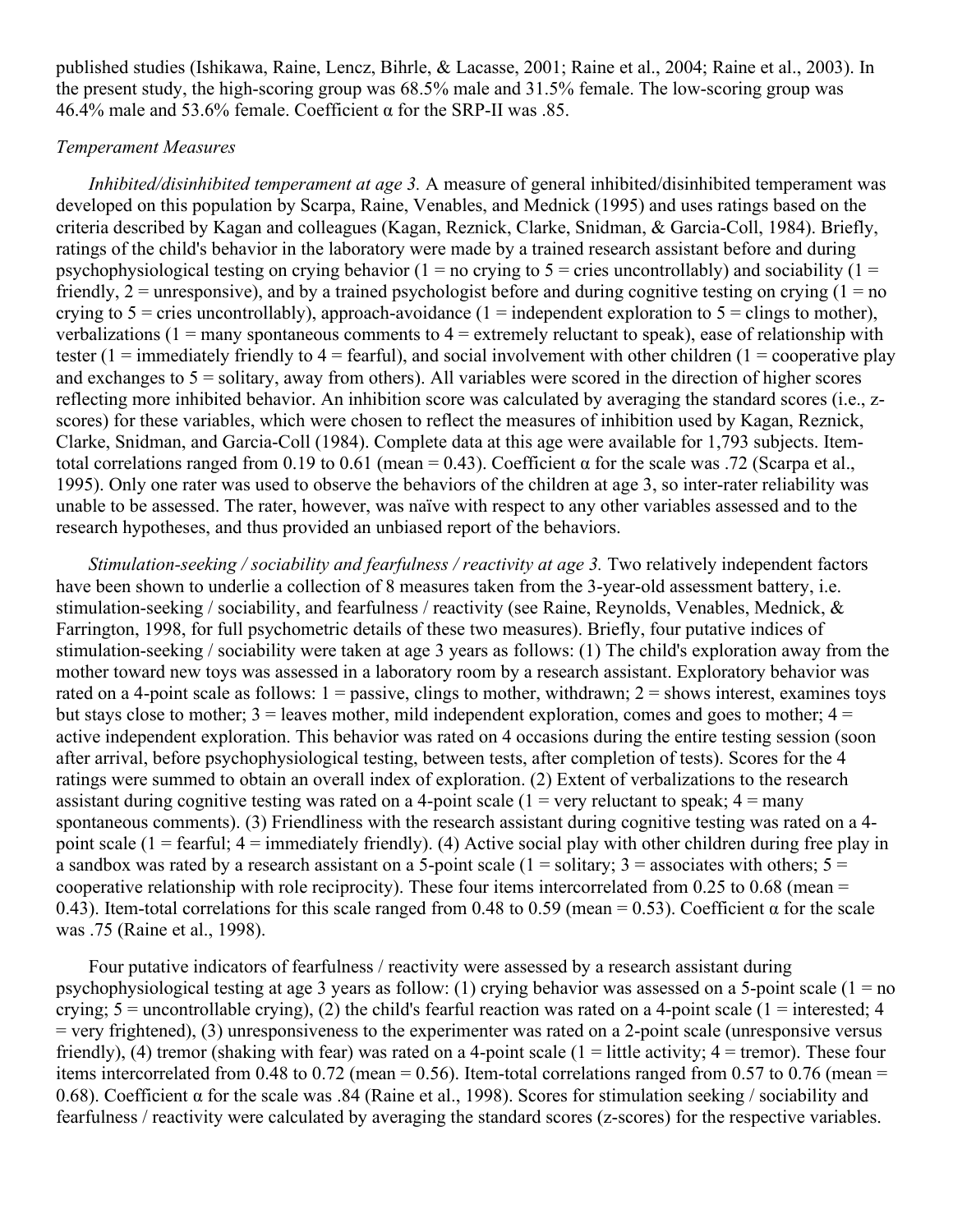Confirmatory factor analysis using LISREL 8 (Joreskog & Sorbom, 1993) established that stimulationseeking / sociability and fearfulness / reactivity constitute relatively independent temperamental factors (see Raine et al., 1998, for full details). The two factors intercorrelated at a level of 0.04, and thus were largely orthogonal. Virtually identical findings were obtained for boys and girls and for Indians and Creoles (Raine et al., 1998).

#### *Autonomic Measures*

*Resting levels at age 3.* The electrocardiogram (ECG) was recorded using Beckman silver/silver chloride electrodes and Cambridge electrode gel. A Standard Lead I recording configuration was used, with ECG amplified using a Grass type 79 polygraph and a 7P5 preamplifier. Resting heart rate was recorded during a 1 minute rest period preceding the orienting paradigm (described in detail by Venables, 1978). Interbeat intervals were measured for the first artifact-free 10 beats in the rest period, and heart rate in beats per minute was calculated from the average of these 10 interbeat intervals.

Initial skin conductance levels and number of nonspecific skin conductance responses were measured for one minute prior to the onset of the first orienting tone (see below). SC was recorded from bipolar leads on the medial phalanges of the first and second fingers of the left hand using a constant voltage system (Venables & Christie, 1973). Beckman miniature Ag/AgCl type (4 mm in diameter) electrodes were filled with 0.5% KCl in 2% agar–agar as the electrolyte. The number of non-specific SC responses  $> 0.05 \mu S$  occurring during the oneminute rest was taken as an indicator of electrodermal arousal.

*Responsivity to orienting and aversive stimuli.* Full details of skin conductance measures and stimuli are given in Venables (1978). Subjects were presented with orienting stimuli consisting of six neutral pure tones of 75-dB intensity and one-second in duration followed by six aversive stimuli of 90-dB intensity and 4.5-seconds in duration. The stimuli were presented to the subject binaurally through headphones while the child was positioned on the mother's lap. The amplitude and SC half-recovery time of each response was recorded. Average SC half-recovery time to aversive stimuli was computed based on the averaged SC half-recovery times to the stimuli on which the subject gave a skin conductance response. SC half-recovery time to orienting stimuli could not be calculated due to the more substantial number of subjects failing to give orienting responses from which SC half-recovery could be calculated (Venables, 1978). Inter-stimulus intervals ranged from 30 to 45 seconds and all stimuli were of one second duration. Responses >0.05 μS occurring within a 1–3-second poststimulus window were scored.

#### *Statistical Analyses*

T-test comparisons were two-tailed in all cases. Effect sizes reported are Cohen's *d* (Cohen, 1988). Effect sizes of 0.20 are deemed as "small," 0.50 as "medium," and 0.80 as "large" (Cohen, 1988). A 2 (higher/lower psychopathy group) x 6 (stimulus) repeated measures multivariate analysis of variance was used to test the group by stimulus interaction for orienting and aversive stimuli. Partial eta squared is the effect size used in analysis of variance tests and describes the proportion of variance accounted for. The ability of measuresto independently predict group membership was assessed using logistic regression and the Wald  $\chi^2$  statistic with a classification cutoff of 0.5, and with the Nagelkerke statistic used for variance estimation. Temperament and autonomic variables were entered using a stepwise forward procedure (Wald  $\chi^2$ ) with an entry probability of .05 and a removal probability of .10.

The relationship between measures of temperament and psychophysiology for the full sample of 1,795 subjects at age 3 has been published previously (Scarpa, Raine, Venables, & Mednick, 1997). While some measures correlate to a limited extent, they also may make independent contributions to psychopathy and thus are evaluated and discussed independently.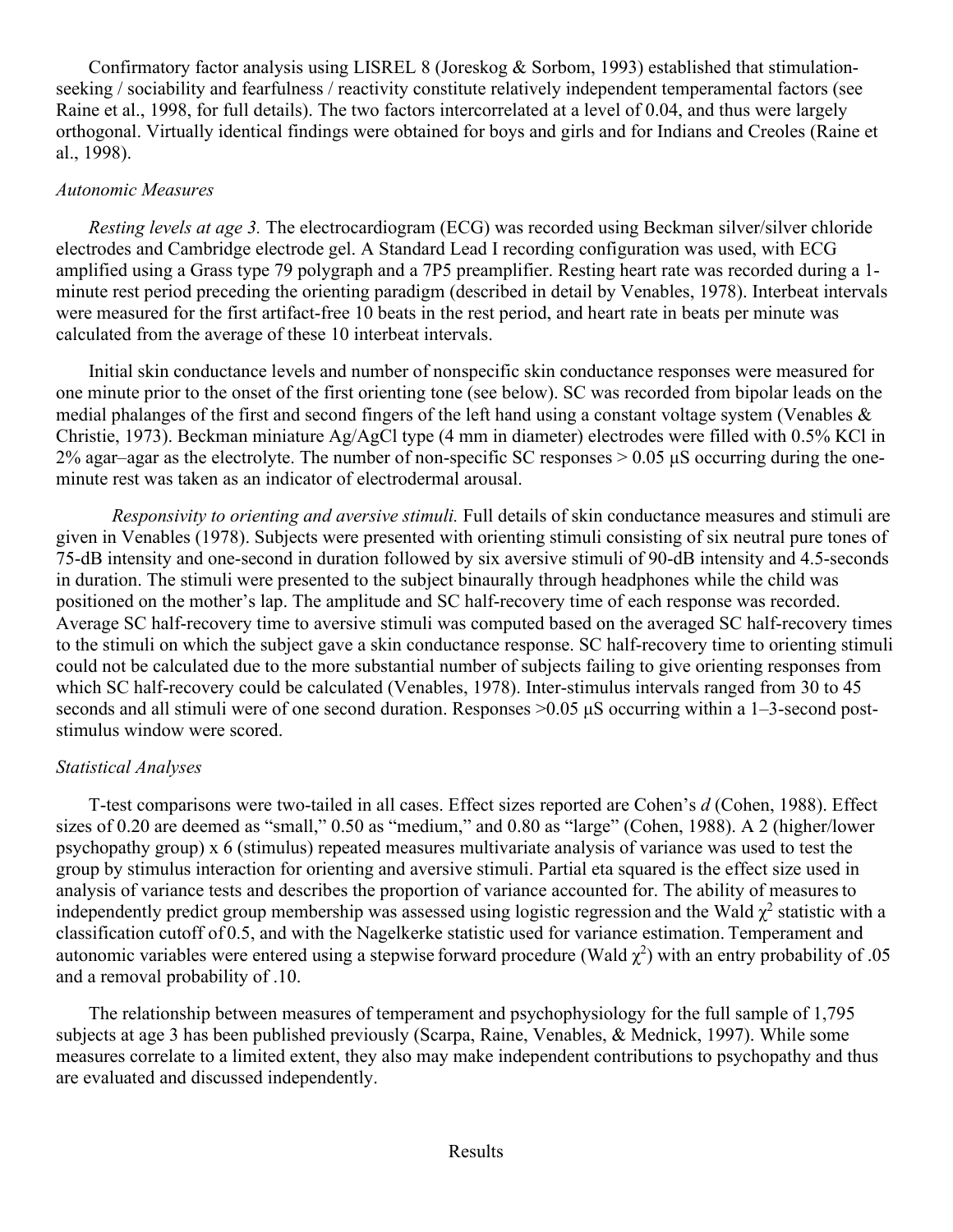#### *Temperament*

Means and standard deviations of temperament and psychophysiology measures are listed in Table 1. Those scoring higher on the psychopathy measure relative to those scoring lower on the measure at age 28 were less inhibited at age 3,  $t = -2.424$ ,  $df = 109$ ,  $p = .017$ ,  $d = .46$  (see figure 1). They were also less fearful at age 3,  $t = -$ 2.103,  $df = 109$ ,  $p = .038$ ,  $d = .40$ . The higher-scorers were non-significantly higher on stimulation-seeking / sociability,  $t = 1.633$ ,  $d \neq 106$ ,  $p = 106$ ,  $d = 0.32$ . To explore this latter trend further, analyses were conducted on each of the four components of stimulation-seeking / sociability. The group scoring higher in psychopathy was significantly higher on three of the four components of stimulation-seeking / sociability, with significantly more verbalizations,  $t = 2.157$ ,  $df = 109$ ,  $p = .033$ ,  $d = .28$ , social involvement,  $t = 2.052$ ,  $p = .043$ ,  $df = 109$   $d = .41$ , and friendliness toward the experimenter,  $t = 2.044$ ,  $p = 0.043$ ,  $df = 109$ ,  $d = 0.39$ , but did not significantly differ on the amount of exploration away from the mother,  $t = 0.875$ ,  $p = 0.384$ ,  $df = 109$ ,  $d = 0.17$ . As the three significant components seemed to be most closely related to the sociability aspect of the scale, these components were combined into a single index; the higher-scoring psychopathy group was found to be significantly more sociable at age 3, t = 2.22, p = .029, d = .436. It should be noted that this new sociability index has not been tested as an independent factor.

|             | High psychopathy |      |                  | Low psychopathy |      |                  |                  |     |                  |                  |
|-------------|------------------|------|------------------|-----------------|------|------------------|------------------|-----|------------------|------------------|
|             | $\overline{M}$   | SD   | $\boldsymbol{n}$ | $\overline{M}$  | SD   | $\boldsymbol{n}$ | $\boldsymbol{t}$ | df  | $\boldsymbol{p}$ | $\boldsymbol{d}$ |
| Temperament |                  |      |                  |                 |      |                  |                  |     |                  |                  |
| Fearful     | $-.089$          | .765 | 55               | .267            | 1.00 | 56               | $-2.103$         | 109 | .038             | .40              |
| Inhibition  | $-.106$          | .643 | 55               | .197            | .673 | 56               | $-2.424$         | 109 | .017             | .46              |
| Stim. seek. | .077             | .584 | 52               | $-116$          | .638 | 56               | 1.633            | 106 | .106             | .32              |
| Verbal      | 2.91             | 1.83 | 55               | 2.30            | 1.03 | 56               | 2.157            | 109 | .033             | .28              |
| Social      | 2.76             | 2.00 | 55               | 2.14            | 1.05 | 56               | 2.052            | 109 | .043             | .22              |
| Friendly    | 3.16             | 1.87 | 55               | 2.54            | 1.32 | 56               | 2.044            | 109 | .043             | .39              |
| Explore     | 1.78             | .712 | 55               | 1.93            | 1.02 | 56               | $-.875$          | 109 | .384             | .17              |
| Arousal     |                  |      |                  |                 |      |                  |                  |     |                  |                  |
| nSCR        | 2.80             | 2.29 | 55               | 1.89            | 2.12 | 56               | 2.167            | 109 | .032             | .41              |
| Heart rate  | 124              | 16.0 | 55               | 126             | 18.1 | 51               | $-.676$          | 104 | .501             | .12              |
| SC level-L  | 2.46             | 1.84 | 55               | 2.35            | 1.85 | 50               | .300             | 103 | .765             | .06              |
| SC level-R  | 2.62             | 1.80 | 55               | 2.54            | 1.55 | 48               | .237             | 101 | .813             | .05              |
| Orienting   |                  |      |                  |                 |      |                  |                  |     |                  |                  |
| Amp-Trial 1 | .137             | .216 | 56               | .067            | .148 | 56               | 1.992            | 110 | .049             | .38              |
| Avg. amp.   | .084             | .128 | 56               | .056            | .084 | 56               | 1.335            | 110 | .185             | .26              |
| Aversive    |                  |      |                  |                 |      |                  |                  |     |                  |                  |
| Half-rec    | 4.17             | 2.51 | 45               | 2.96            | 2.07 | 34               | 2.278            | 77  | .025             | .53              |
| Avg. amp.   | .196             | .213 | 47               | .133            | .182 | 51               | 1.556            | 96  | .123             | .48              |

**Table 1**. T-test Comparisons between Higher- and Lower-Scoring Psychopathy Groups for Temperament and Psychophysiology Measures

*Note.* All correlations in boldface are statistically significant at  $p < .05$ , two-tailed.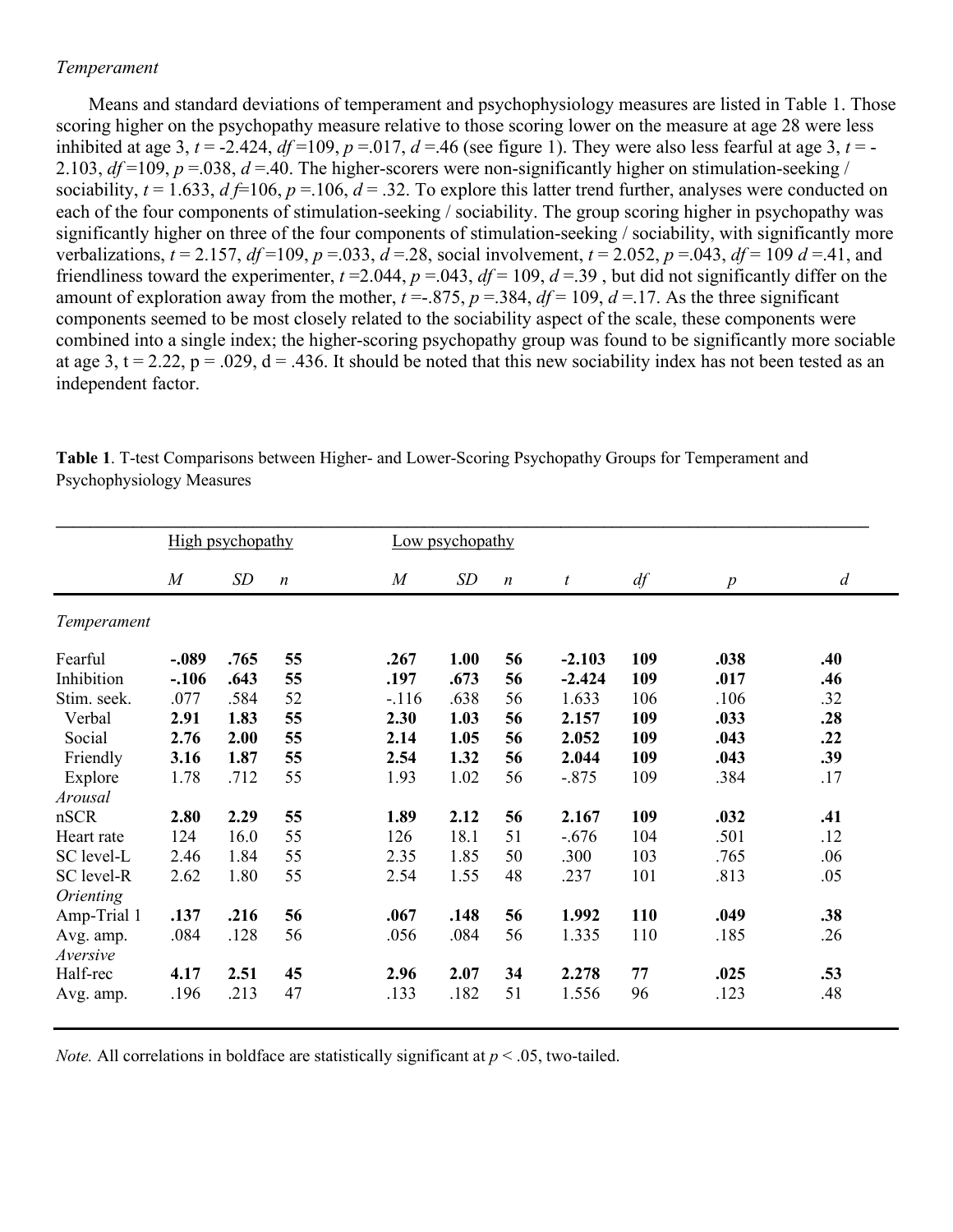

**Figure 1**. Mean z-scores for measures of fearfulness, stimulation-seeking / sociability, and inhibition at age 3 for the higher-scoring (n=53) and lower-scoring (n=53) psychopathy groups at age 28.

#### *Autonomic*

*Arousal.* During the rest period, the higher-scoring group gave more non-specific SCRs than the lower scorers,  $t = 2.167$ ,  $df = 109$ ,  $p = .032$ ,  $d = .41$ . The higher-scoring psychopathy group did not differ from the lower-scoring group on mean resting heart rate, *t*= -0.676, *p*=.501, *df* =104, or skin conductance levels in the left hand,  $t = .300$ ,  $p = .765$ ,  $df = 103$ , or right hand,  $t = .237$ ,  $p = .813$ ,  $df = 101$ .

*Orienting stimuli*. A repeated measures multivariate analysis of variance revealed a significant group x stimulus interaction ( $F = 2.569$ ,  $p = 0.045$ , eta<sup>2</sup>= 0.029, see Figure 2). Those scoring higher in psychopathy showed higher amplitudes on the first orienting trial,  $t_1 = 1.992$ ,  $df = 109$ ,  $p = .05$ ,  $d = .38$ , but comparisons were nonsignificant on subsequent trials, *p*>.207.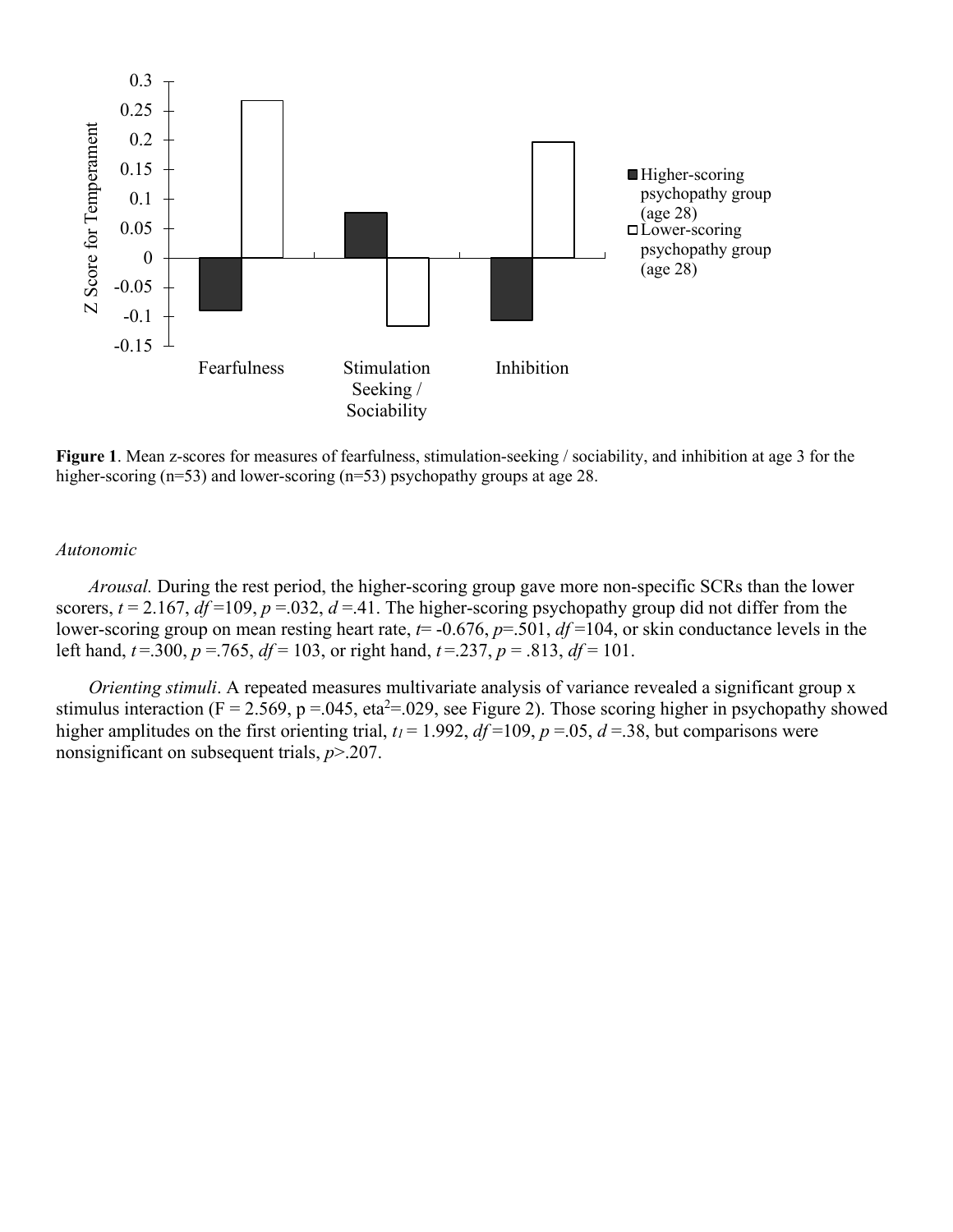



*Aversive stimuli*. The higher-scoring group showed longer average SC half-recovery time to the 90 db stimuli than the lower-scoring group,  $t = 2.278$ ,  $df = 104$ ,  $p = .025$ ,  $d = .53$ . A 2 (higher/lower psychopathy group) x 6 (aversive stimulus) multivariate repeated measures analyses of amplitudes revealed no main effect of group  $(F = .879, p = .475)$  and no significant interaction between group and stimulus  $(F = 2.303, p = .133)$ .

#### *Correlations*

Correlations for SRP-II scores and temperament and psychophysiology measures of the entire sample of 335 participants can be found in Table 2. Significant positive correlations were found for measures of amplitude to first orienting response, and half-recovery time to aversive stimuli. Significant negative correlations were found for measures of inhibition and fearfulness.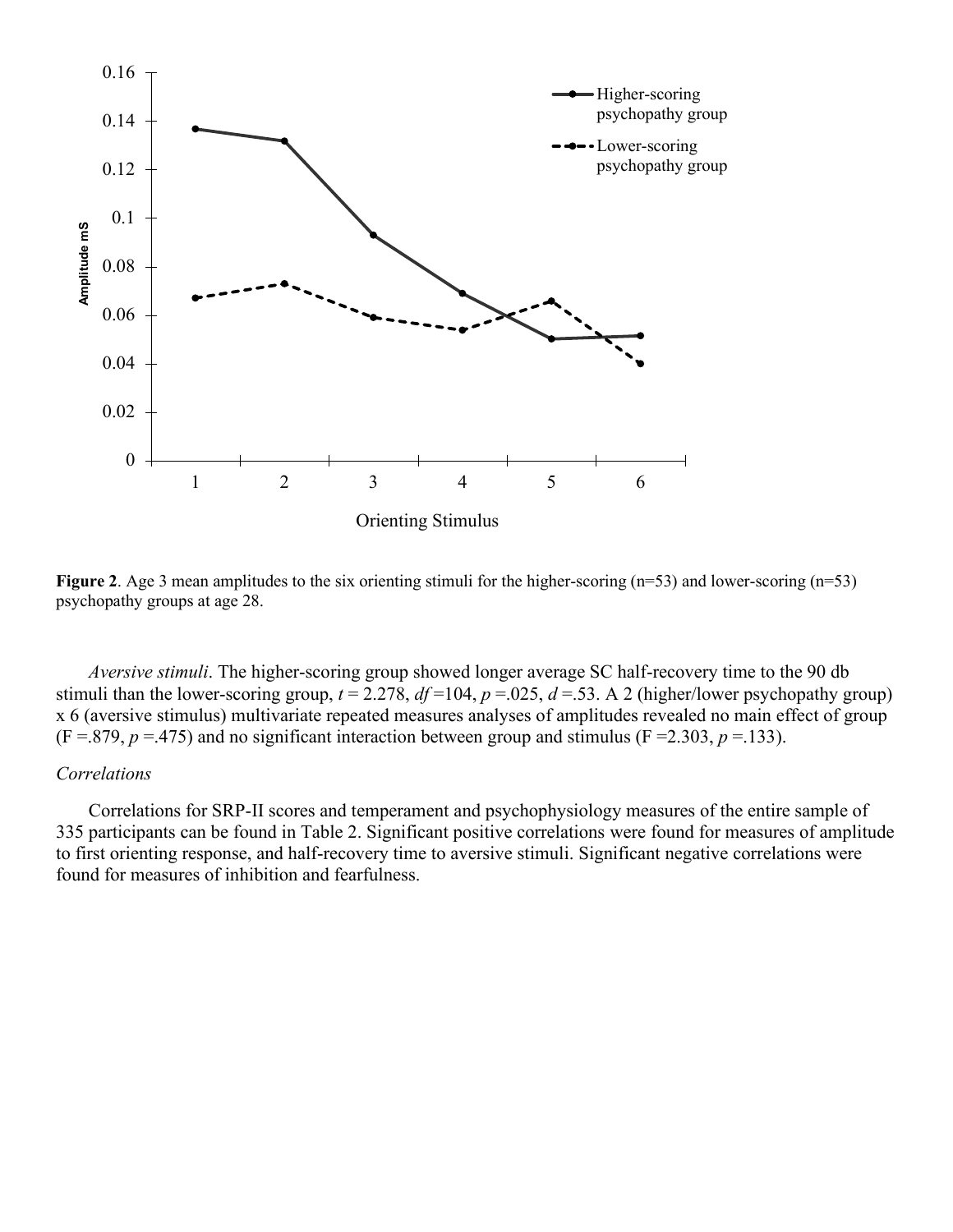|                                       |                  | $SRP-II$ |                  |  |
|---------------------------------------|------------------|----------|------------------|--|
|                                       | $\boldsymbol{n}$ | r        | $\boldsymbol{p}$ |  |
| Temperament                           |                  |          |                  |  |
| Inhibition                            | 333              | $-.123$  | .025             |  |
| Fearful                               | 333              | $-125$   | .023             |  |
| Stim. seeking / sociable              | 333              | .042     | .453             |  |
| Verbal                                | 333              | .106     | .054             |  |
| Social                                | 333              | .088     | .108             |  |
| Friendly                              | 333              | .102     | .063             |  |
| Explore                               | 333              | $-.036$  | .515             |  |
| Arousal                               |                  |          |                  |  |
| Non-specific SCR                      | 333              | .064     | .241             |  |
| Heart rate                            | 318              | $-.059$  | .292             |  |
| SC level (left)                       | 320              | $-.007$  | .895             |  |
| SC level (right)                      | 312              | $-.032$  | .569             |  |
| Orienting                             |                  |          |                  |  |
| Average amplitude                     | 334              | .084     | .125             |  |
| Amplitude to 1 <sup>st</sup> response | 334              | .128     | .019             |  |
| Aversive                              |                  |          |                  |  |
| Avgerage SC half-recovery             | 334              | .150     | .021             |  |
| Average amplitude                     | 332              | .047     | .387             |  |

**Table 2**. Correlations between SRP-II scores and Measures of Temperament and Psychophysiology

*Note.* All correlations in boldface are statistically significant at *p* < .05, two-tailed.

#### *Potential moderating effects*

The comparisons of temperament and autonomic variables were repeated using gender and ethnicity as moderators. There was no significant interaction effect of gender with psychopathy grouping for temperament (*p*>.298) or psychophysiology (*p*>.197). There was also no interaction effect of ethnicity for temperament (*p*>.126) or psychophysiology (*p*>.335). Gender, ethnicity, socioeconomic status, social adversity, and IQ at age 3 were also entered as covariates but results remained significant (Table 3).

**Table 3**. Group Differences on Temperament and Psychophysiological Variables after Controlling for Demographic and Cognitive Factors

| Covariates |        | Inhibition       |       | <b>Fear</b>      |        | nSCRs            |       | Amp. $1st OR$  |       | Half-recovery    |  |
|------------|--------|------------------|-------|------------------|--------|------------------|-------|----------------|-------|------------------|--|
|            | F      | $\boldsymbol{p}$ | F     | $\boldsymbol{p}$ | F      | $\boldsymbol{p}$ | F     | $\overline{P}$ | F     | $\boldsymbol{p}$ |  |
| Ethnicity  | 4.092  | .046             | 3.951 | .042             | 4.775  | .031             | 3.967 | .049           | 6.040 | .016             |  |
| Gender     | 5.752  | .018             | 4.851 | .030             | 4.727  | .032             | 3.561 | .042           | 3.481 | .046             |  |
| <b>SES</b> | 6.431  | .013             | 4.526 | .036             | 4.892  | .029             | 4.071 | .046           | 5.516 | .021             |  |
| Adversity  | 6.646  | .011             | 4.697 | .032             | 4.985  | .028             | 4.080 | .046           | 7.036 | .003             |  |
| IQ total   | 12.04  | .001             | 5.910 | .017             | 9.007  | .004             | 4.016 | .047           | 3.640 | .047             |  |
| Verbal IQ  | 11.178 | .001             | 5.483 | .022             | 8.991  | .004             | 3.770 | .046           | 3.700 | .044             |  |
| Spatial IQ | 6.896  | .010             | 4.781 | .032             | 10.018 | .002             | 3.652 | .049           | 3.945 | .048             |  |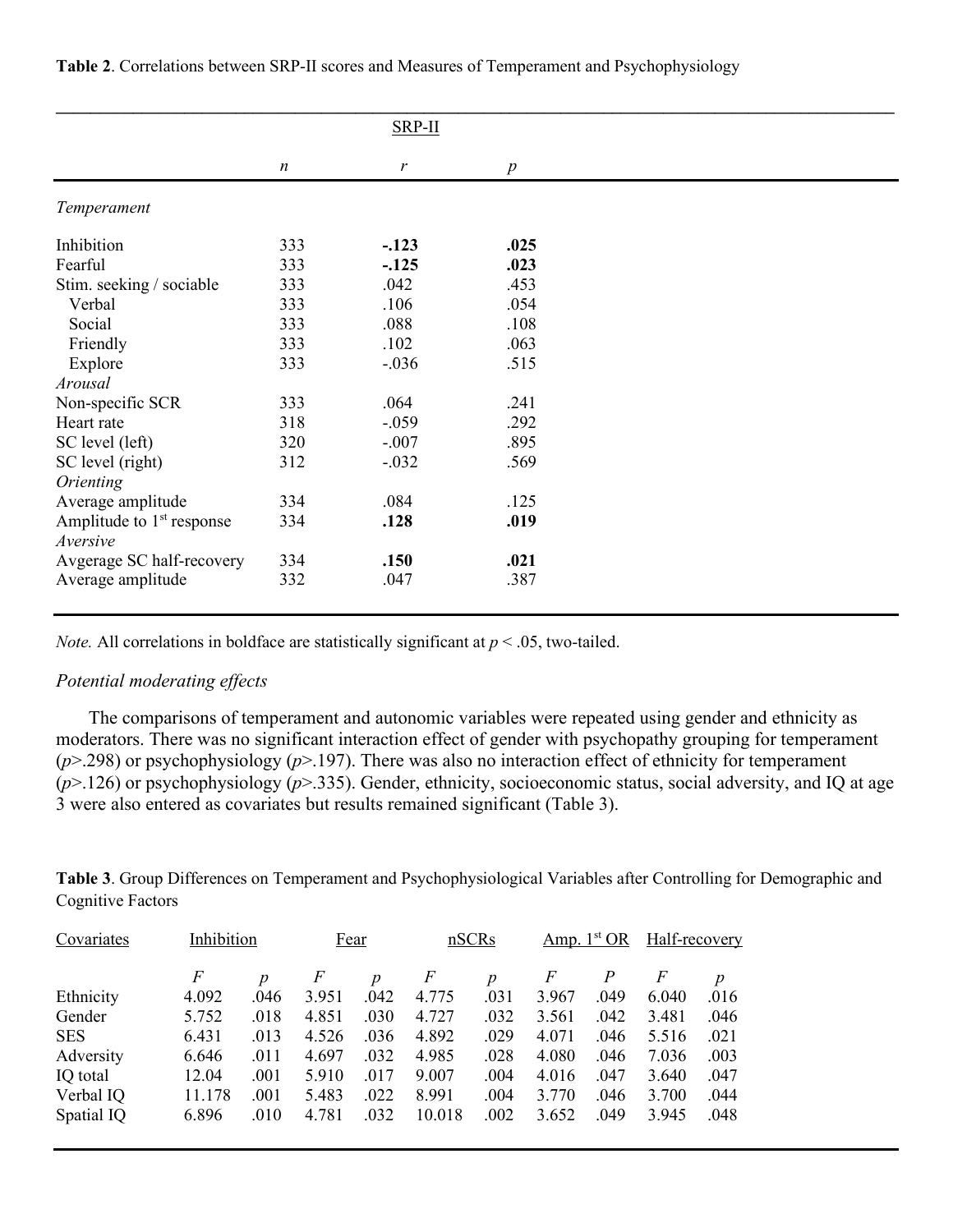#### *Independent predictors*

The above results show that the high-scoring psychopathy group was characterized by low fearfulness, high sociability, increased non-specific skin conductance responses, higher amplitude to the first orienting response, and longer half-recovery time to aversive stimuli. Although inhibition was also significantly lower, it was not included due to the considerable overlap with fearfulness. To assess which of these measures independently predicted to group membership, each was entered on the second step of a logistic regression after entry of all other variables on the first step (see Table 4). Results indicated that non-specific skin conductance responses and sociability did not predict group membership over and above all other variables. Fearfulness and the amplitude of the first orienting response increased the percentage of variance explained, but were only marginally significant. Half-recovery time to aversive stimuli was a significant *independent* predictor of group membership. Taken together, the predictors accounted for 21% of the variance in group membership.

| Predictors                            | Wald Chi-Square | $\mathbf{p}$ | % increase in variance | Beta weights* |
|---------------------------------------|-----------------|--------------|------------------------|---------------|
| Half-recovery time                    | 5.819           | .036         | $8.7\%$                | .261          |
| Amplitude to 1 <sup>st</sup> response | 3.428           | .064         | $5.0\%$                | 2.493         |
| Fearful                               | 3.020           | .082         | 4.4 $%$                | $-.577$       |
| Non-specific SCRs                     | .215            | .643         | $0.3\%$                | .057          |
| Sociability                           | .000            | .988         | $0.0\%$                | $-.004$       |
|                                       |                 |              |                        |               |

**Table 4**. Test of whether Temperament and Psychophysiological Variables Predict Group Membership

\**Beta weights for all variables entered on Step 2 of the Logistic Regression*

#### Discussion

This study aimed to explore the possible existence of very early temperamental and psychophysiological precursors of adult psychopathic personality. Individuals with higher psychopathy scores in adulthood were significantly less fearful and inhibited at age 3 than those with lower psychopathy scores as adults, and scored higher on the sociability component of the stimulation seeking measure. Similar to findings in adult psychopaths, the higher-scoring psychopathy group at age 3 had significantly longer SC half-recovery times to aversive stimuli. Contrary to predictions, however, the higher-scoring group demonstrated significantly *increased* arousal, as measured by more nonspecific SCRs, and *increased* amplitude (a two-fold increase) to orienting stimuli. Effect sizes were small to moderate in all cases, with values of 0.40 for fearfulness, and 0.46 for disinhibition, 0.44 for sociability, 0.41 for nonspecific SCRs, 0.38 for SC orienting, and .53 for SC halfrecovery time. To the authors' knowledge, this is the first report demonstrating a prospective relationship between characteristics of preschool children and psychopathic-like personality in adulthood. These prospective longitudinal findings suggest that at least some biological and temperamental predispositions to psychopathic personality may be in place at a young age.

The more psychopathic adults were characterized as being noticeably less fearful and inhibited at age 3. Kochanska (1993) suggested that children's fearfulness contributes to the development of moral emotions such as guilt, shame, and empathy; children who are more fearful tend to feel remorse after wrongdoing, are concerned with consequences related to their actions, and are generally deterred from future wrongdoings by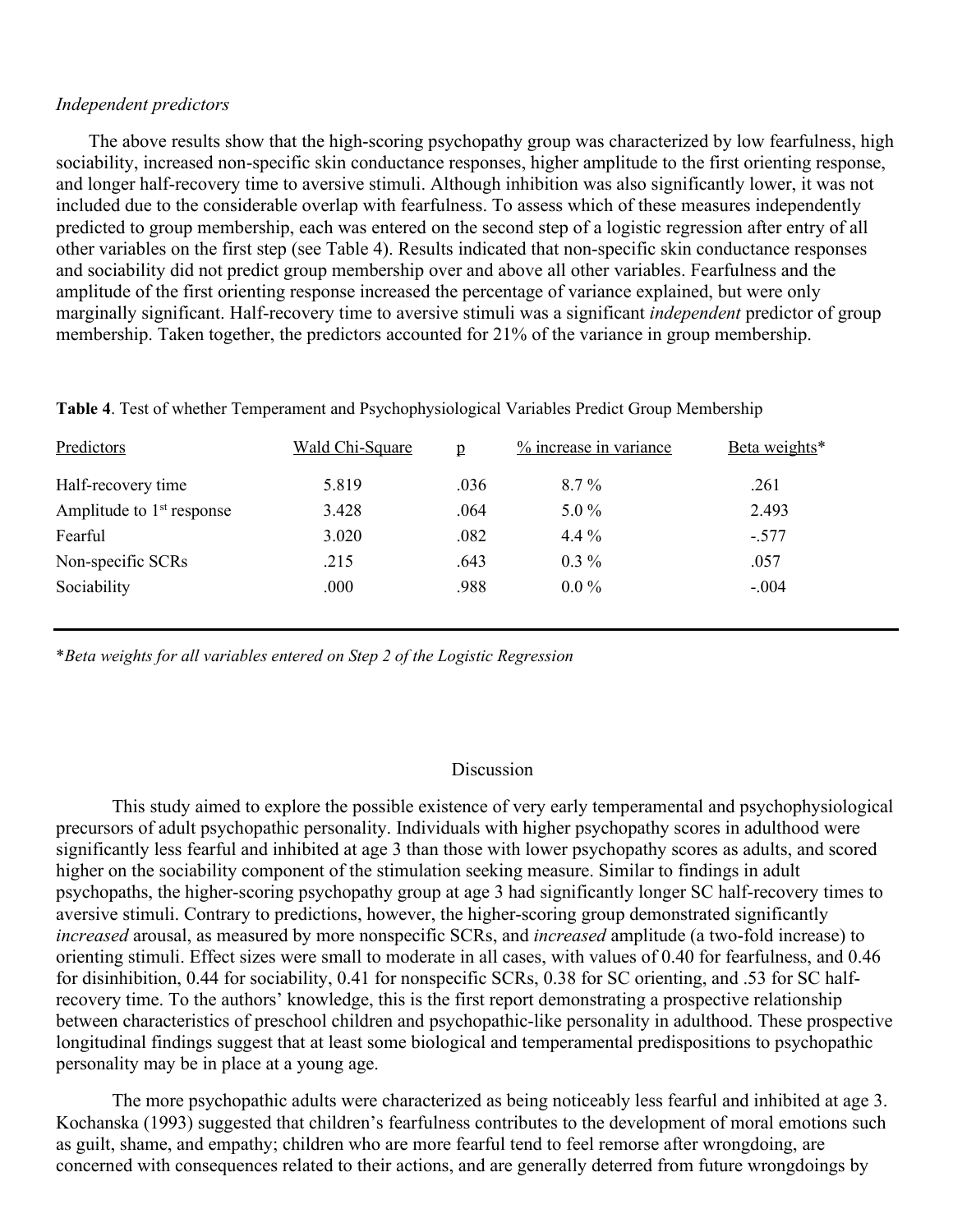feelings of discomfort compared to non-fearful children. This study provides initial prospective, longitudinal evidence that young children with low levels of fearfulness and inhibition are at risk for the subsequent development of a psychopathic personality in adulthood.

Stimulation-seeking / sociability, which is often thought to be linked to the antisocial behavior features of psychopathy, was nonsignificantly higher at age 3 in the higher-scoring psychopathy group at age 28 (*p* =.11, *d*  =.32). Statistically-significant results were found for three of the four components of the measure: verbalizations, friendliness, and active social play. These three components seem to be most related to the sociability aspect of the measure, suggesting that being particularly sociable at an early age may be one component of developing a psychopathic-like personality later in life. Sociability in childhood may translate into traits such as glibness, superficial charm, conning, and manipulation observed in adult psychopaths. What remains unresolved is what other process morphs such positive early sociability into the deviant psychopathic features of glibness and conning.

Consistent with prior studies of psychopaths (Lorber, 2004; Raine, 1993), no differences were detected in heart rate or SCLs between the higher- and lower-scoring psychopathy groups. Contrary to predictions however, the higher-scoring group at age 28 demonstrated significantly *higher* arousal, as measured by nonspecific SCRs, and higher orienting amplitudes at age 3, two measures that tend to be closely associated (Crider, 1993). These findings are discrepant with the literature on antisocial and psychopathic behavior in adults. As these findings contradict the hypotheses, the authors can only speculate about possible interpretations and replication in future research is recommended. One potential explanation for these findings is that increased arousal and orienting may be a factor that distinguishes individuals in this community sample who have relatively higher levels of psychopathic traits from caught and convicted psychopaths. This sample may be similar to "successful" psychopaths (Ishikawa et al., 2001) who have been found to demonstrate *heightened* autonomic stress reactivity versus "unsuccessful" psychopaths who show reduced reactivity in comparison to controls (Ishikawa et al., 2001). High levels of arousal and orienting are thought to be indicative of more proficient attentional processing. Individuals at high risk for an antisocial outcome may be protected from adult antisocial behavior by increased arousal and orienting, or are better able to avoid detection (Raine, Venables, & Williams, 1995). It should be noted that no data are available to classify individuals in the higher-scoring group as truly "successful" psychopaths; the suggestion that these individuals may be similar to prior work on "successful" psychopaths as defined by Ishikawa et al. (2001) is based on the fact that they were living in the community and were not incarcerated, at the time of testing at age 28.

Increased SC orienting may also reflect better functioning of the prefrontal cortex, in contrast to deficits in prefrontal functioning sometimes seen in incarcerated psychopaths (LaPierre, Braun, & Hodgins, 1995; Mitchell, Colledge, Leonard, & Blair, 2002). Prior structural and functional brain imaging research has shown that SC orienting is related to both prefrontal structure (Raine, Reynolds, & Sheard, 1991) and frontal functioning (Hazlett, Dawson, Buchsbaum, & Nuechterlein, 1993; L. M. Williams et al., 2000). Good prefrontal functioning may contribute to some of the more adaptive features of psychopathy, such as glibness, superficial charm, lying / conning, and the ability to manipulate others (Hare, 2003). Yang et al. (2005) found that "successful" psychopaths do not show the reduction in prefrontal gray volume that "unsuccessful" psychopaths show. Furthermore, Ishikawa et al. (2001) showed that "successful" psychopaths have significantly *better* executive functioning than both "unsuccessful" psychopaths and controls. Increased orienting in the group scoring higher in psychopathy could potentially mean that these individuals lack the impairments in prefrontal functioning frequently observed in "unsuccessful," incarcerated psychopaths, and thus may be more skilled at deceiving and manipulating others to avoid negative consequences and detection. Further, the same pattern of orienting observed in this study (increased amplitude on the first but not subsequent orienting stimuli) has also been found in high sensation-seekers (Feij, Orlebeke, Gazendam, & Van Ziulen, 1985; Neary & Zuckerman, 1976; Robinson & Zahn, 1983), who have been found to be significantly more attentive to novel stimuli (Zuckerman, 1994). This heightened awareness of environmental cues may be beneficial, especially in situations involving impending punishment. However, additional research is needed to explore the possible causes and implications of increased arousal and orienting.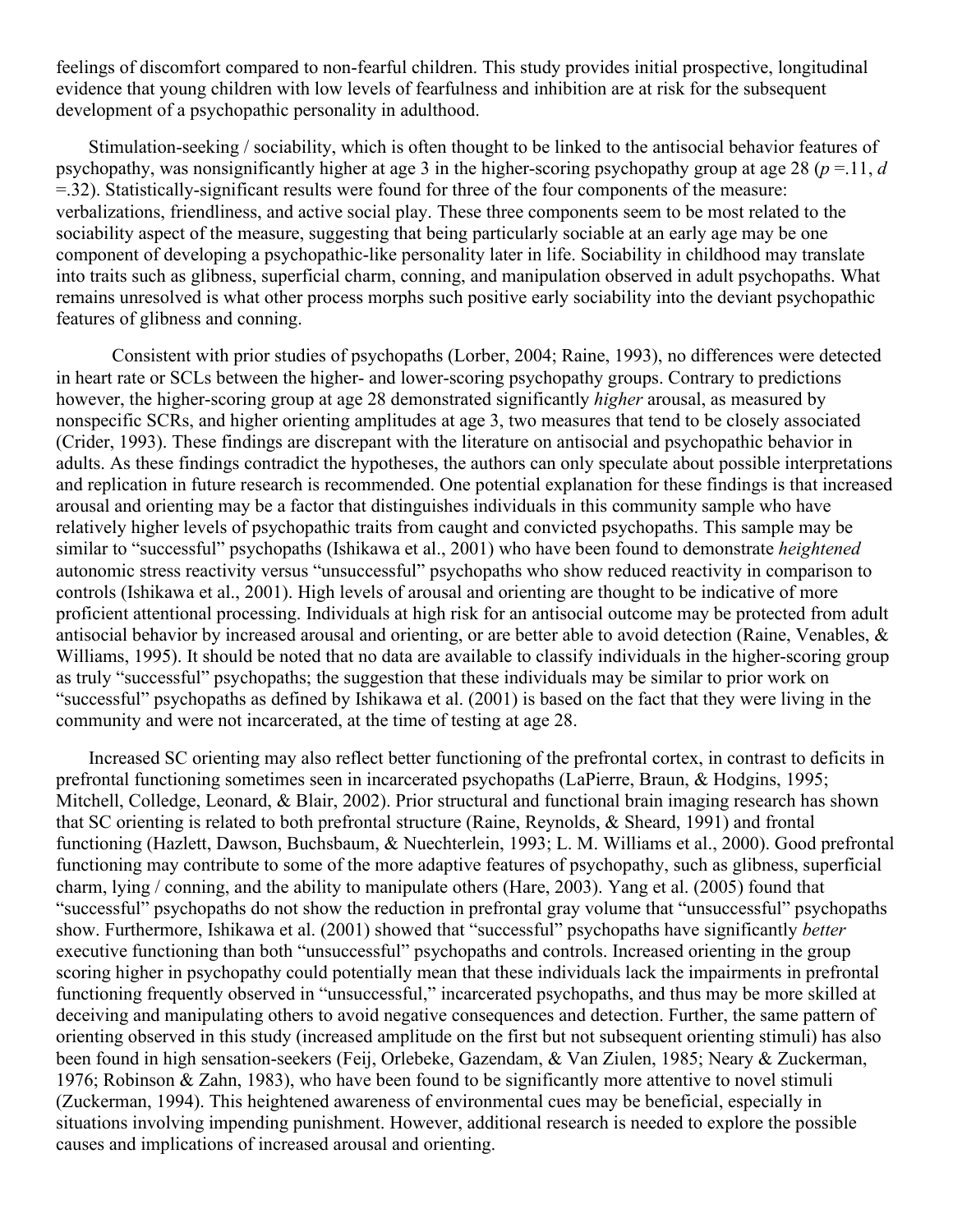The finding of longer SC half-recovery time in children who score higher in psychopathy as adults is consistent with the hypothesized association between long SC half-recovery time and antisocial behavior (Venables, 1975). In animal studies, long SC half-recovery time has been associated with lesions in the amygdala (Pribram & McGuiness, 1975) a region thought to be compromised in psychopathic individuals (R. J. Blair, 2004; Patrick, 1994). The amygdala is important in processing cues of threat or harm, (LeDoux, 1995; Morris et al., 1996) and in fear conditioning (Davis, 2000; Knight, Nguyen, & Bandettini, 2005; Maren, 2001). Long half-recovery time has also recently been associated with low levels of harm avoidance (Mardaga, Laloyaux, & Hansenne, 2006), which is conceptualized as reflecting fearfulness of physical danger (Tellegen, 1982) and has been shown to be negatively correlated with psychopathy (Benning, Patrick, Hicks, Blonigen, & Krueger, 2003; Levenson, Kiehl, & Fitzpatrick, 1995). In addition, individuals with low levels of harm avoidance demonstrated relatively little amygdala activity in response to irrelevant emotional distractors (Most, Chun, Johnson, & Kiehl, 2006). The finding of long SC half-recovery time at age 3 in adults scoring higher in psychopathy could therefore be an indicator of amygdala dysfunction at an early age resulting in a failure to learn to avoid harm or punishment. Future prospective longitudinal imaging studies could test this initial hypothesis.

An alternative position that should be considered is that SC half-recovery time is an artifact. Fowles (1993) has argued that long SC half-recovery time simply reflects reduced prior electrodermal activity, although Dawson, Schell, and Filion (2000) and Raine, et al. (1996) have argued that this issue remains unsettled. Venables and Fletcher (1981) argue that it is still worthwhile to measure SC half-recovery time as an independent variable as there is insufficient evidence to consider it redundant. If long-recovery time to aversive stimuli was a function of reduced prior electrodermal activity, one would predict reduced amplitudes to aversive stimuli in the higher-scorers. No such effects were observed, and indeed the higher-scoring psychopathy group demonstrated nonsignificantly *higher* amplitudes to the aversive stimuli. The correlation between the amplitude to aversive stimuli and half-recovery time was  $0.162$ ,  $p = .013$ . As such, while the counter-explanation of Fowles (1993) may ultimately be correct and would help resolve discrepant results in the current study, it cannot easily be invoked in the context of these specific findings.

The logistic regression indicated that 21% of the variance in psychopathy grouping could be explained by temperament and autonomic variables. Conversely, 79% of the variance remains unaccounted for. This clearly illustrates that temperament and autonomic functioning represent only two of the likely multiple early processes that shape psychopathic personality. In conjunction with other constructs, however, measures of temperament and psychophysiology may ultimately help elucidate the etiological basis to psychopathic personality. Half-recovery time was found to predict psychopathy group membership independent of all other predictors, suggesting that it is not confounded by other temperament and psychophysiological variables. A relationship between long half-recovery time and psychopathy has been found in all but one prior study and is surprisingly robust (Raine, 1993). There was also more limited evidence that fearfulness and amplitude of the first orienting response also independently contribute to the prediction of group membership, suggesting that they too may be factors in the development of psychopathy and are worthy of further investigation in longitudinal studies.

An alternative interpretation of the overall results of this study which should also be considered is that the expected precursors of adult psychopathy do not clearly exist as early as age 3. The strongest predictor of adult psychopathic traits is skin conductance half-recovery time; while this is a characteristic of adult psychopathic individuals (Hare et al., 1978), some have expressed reservations about the interpretation of this correlate (Fowles, 1993). The significant findings on orienting and arousal contradict some of the most consistent findings in adult psychopathy, while findings on SC levels were non-significant. In addition, temperament findings can be taken to indicate that the lower-scoring group was inhibited and fearful, rather than the higher-scoring group being fearless and disinhibited (see Figure 1). Budding psychopaths instead may simply be gregarious as children, inconsistent with the characterization of adult psychopaths as unfriendly. Alternatively, we believe from clinical experience (Cleckley, 1941) that psychopaths frequently present as superficially friendly and gregarious, not as unfriendly. The contradictory findings of high arousal and orienting would be consistent with prior findings on successful psychopaths (see above), or alternatively could be specific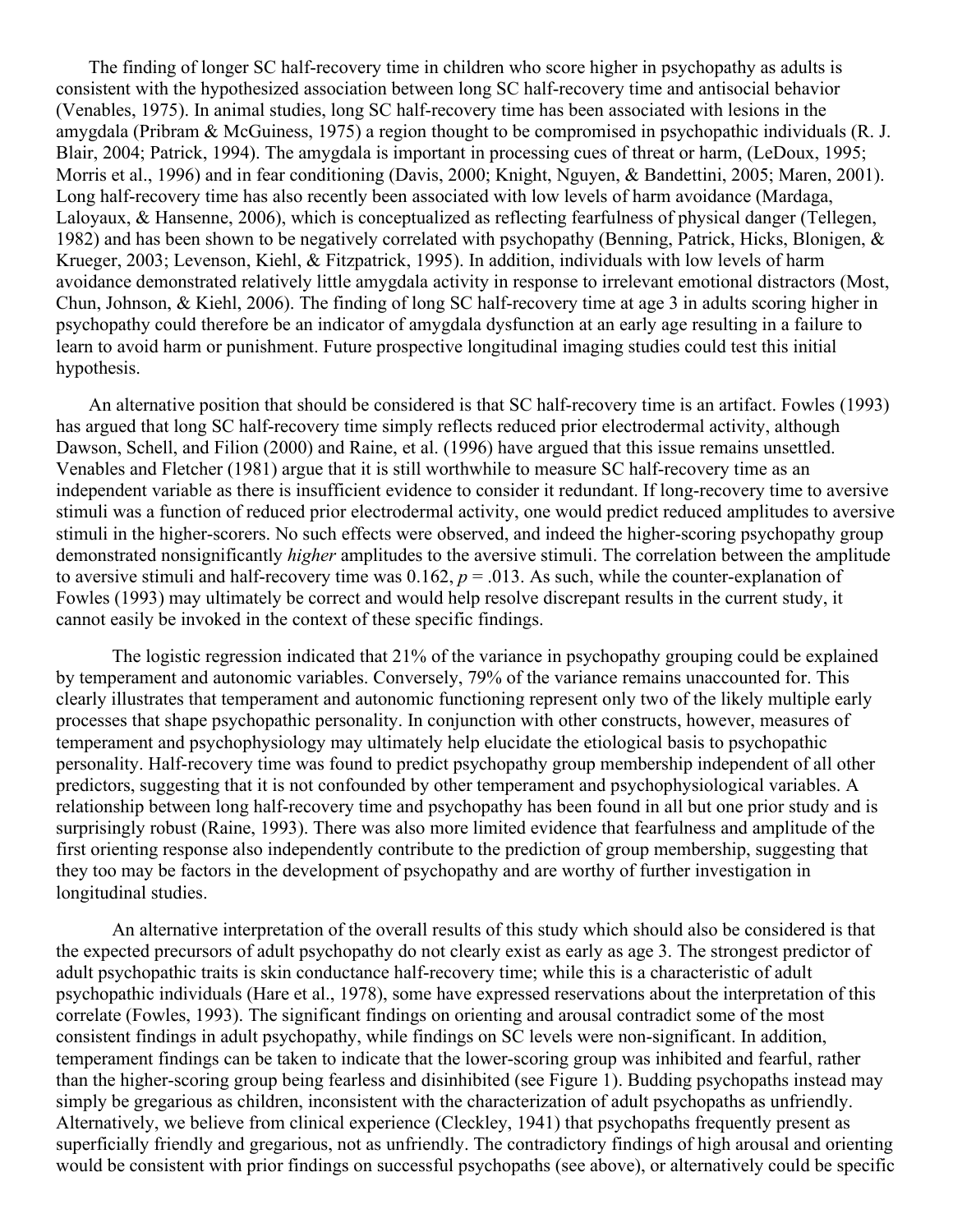to the self-report outcome measure of psychopathy which has limitations; findings more theoretically consistent with the adult literature could have emerged using an interview-based measure of psychopathy. Despite these alternative perspectives, results are the first of their kind and may truly represent important processes in the development of psychopathy; future prospective longitudinal research is required to replicate and extend these preliminary findings before firm conclusions can be drawn.

Several limitations of this study should be recognized. Findings do not inform us of the early antecedents of psychopathy in caught and convicted offenders; conclusions can only be applied at this point in time to community samples with psychopathic personality. While the self-report measure of psychopathy used correlates quite highly with the "gold standard" (PCL-R) measure of institutionalized psychopathy (Hare, 2003), those scoring higher on the psychopathy measure are not necessarily psychopaths but instead constitute individuals with a psychopathic personality. Results should be extended in future studies with a more objective measure of psychopathy. However, Hare's SRP-II appears to be a reasonably good correlate of psychopathy in noninstitutionalized populations (Forth, Brown, Hart, & Hare, 1996; Hare, 1991; Paulhus & Williams, 2002; Zagon & Jackson, 1994). A more stringent study with appropriate corrections for Type I error would also render several of the significant effects non-significant, but at the same time would run the risk of Type II errors and misleading null conclusions which are particularly serious in initial, preliminary studies. Finally, no other psychobiological or behavioral measures were taken at age 28, so we could not determine whether participants scoring high on the SRP-II display other factors often observed in psychopathy.

The prospective longitudinal design is thought to be a strength of the study in that it helps to begin the process of establishing the early developmental precursors of psychopathy, as opposed to the more common examination of the cross-sectional correlates of this condition. Furthermore, this study eliminates the problems associated with retrospective data and provides relatively unique psychophysiological knowledge of early autonomic functioning which can never be determined retrospectively.

In conclusion, the present study suggests that some indicators of adult psychopathic personality may originate and be observable very early in life. Individuals who were higher in psychopathy at age 28 were characterized by a less fearful and inhibited temperament at age 3, and were also more sociable. Psychophysiologically, they showed longer SC half-recovery times, similar to findings in adult psychopaths. However, contrary to previous SC findings in adult psychopaths, this group of community individuals showed increased autonomic arousal and electrodermal orienting. This raises the possibility that (1) high arousal and orienting may reflect increased attentional processing, which may serve to protect them from being caught and convicted, despite their psychopathic personality, and (2) increased arousal and orienting may reflect good prefrontal functioning which allows for the more adaptive features of psychopathy such as the ability to be smooth, engaging, and manipulative. Findings of this study must be treated as initial and provisional, but nevertheless could have implications for furthering our understanding of the development of psychopathy, a first step towards intervention and prevention.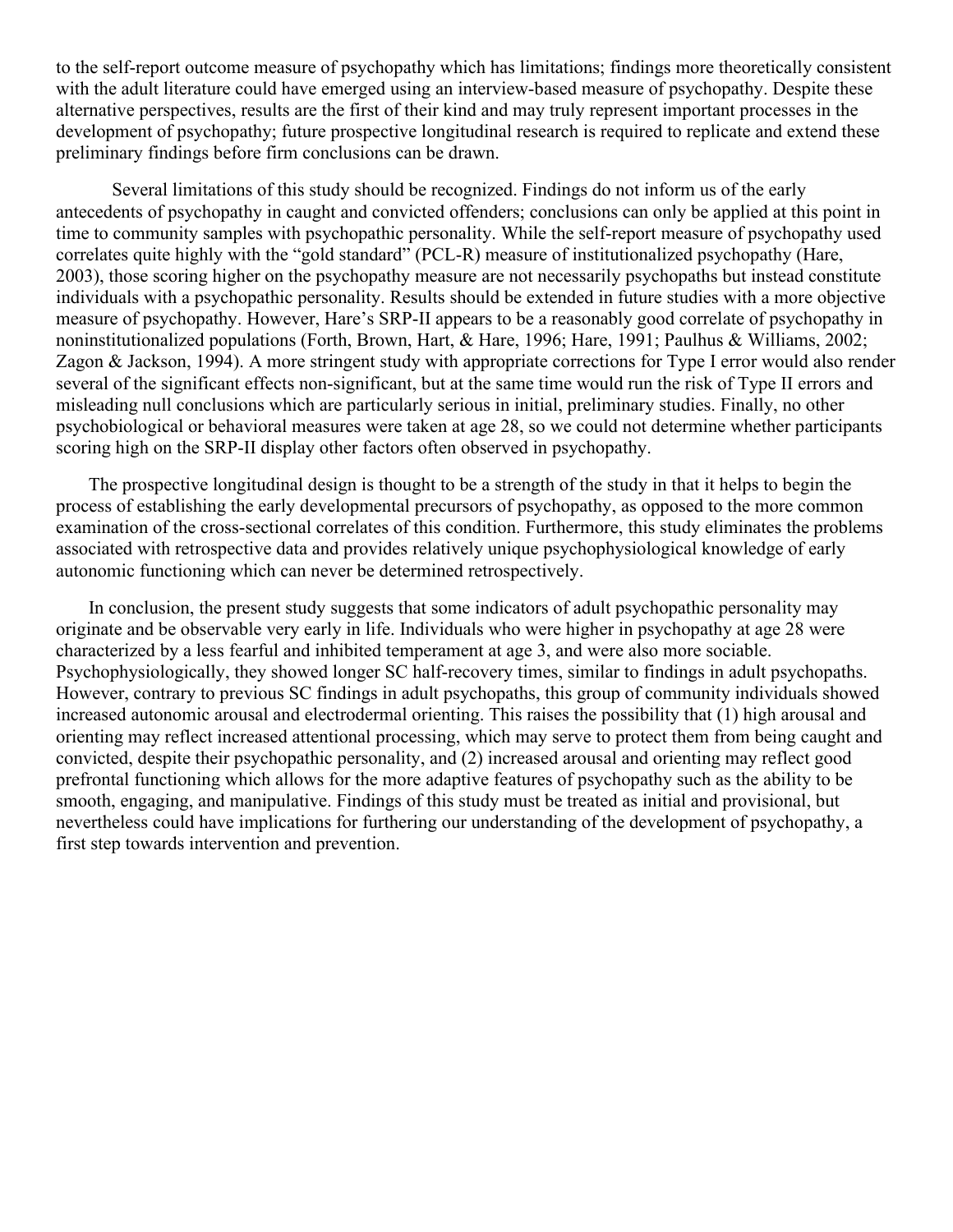#### References

- Aniskiewicz, A. S. (1979). Autonomic components of vicarious conditioning and psychopathy. *Journal of Clinical Psychology, 35*, 60-67.
- Benning, S. D., Patrick, C. J., Hicks, B. M., Blonigen, D. M., & Krueger, R. F. (2003). Factor Structure of the Psychopathic Personality Inventory: Validity and Implications for Clinical Assessment. *Psychological Assessment, 15*(1), 340-350.
- Blackburn, R. (1979). Cortical and autonomic response arousal in primary and secondary psychopaths. *Psychophysiology, 16*, 143-150.
- Blair, R. J. (2004). The roles of the orbital frontal cortex in the modulation of antisocial behavior. *Brain and Cognition, 55*, 198-208.
- Blair, R. J. R. (1997). Moral reasoning in the child with psychopathic tendencies. *Personality & Individual Differences, 22*, 731-739.
- Blair, R. J. R. (1999). Responsiveness to distress cues in children with psychopathic tendencies. *Personality & Individual Differences, 27*, 135-145.
- Blair, R. J. R., Colledge, E., Murray, L., & Mitchell, D. G. V. (2001). A selective impairment in the processing of sad and fearful facial expressions in children with psychopathic tendencies. *Journal of Abnormal Child Psychology, 29*, 491-498.
- Cohen, J. (1988). *Statistical power analysis for the behavioral sciences* (2nd ed.). Hillsdale, NJ: Lawrence Erlbaum.
- Crider, A. (1993). Electrodermal response lability-stability: individual difference correlates. In J. C. Roy, W. Boucsein, D. C. Fowles & J. H. Gruzelier (Eds.), *Progress in Electrodermal Research* (pp. 173-186). New York: Plenum Press.
- Davis, M. (2000). The role of the amygdala in conditioned and unconditioned fear and anxiety. In J. P. Aggleton (Ed.), *The amygdala: a functional analysis* (pp. 213-287). New York: Oxford University.
- Dawson, M. E., Schell, A., & Filion, D. (1990). The electrodermal system. In J. T. Cacioppo & L. G. Tassinary (Eds.), *Principles of psychophysiology* (pp. 295-324). Cambridge: Cambridge University Press.
- Dawson, M. E., Schell, A., & Filion, D. (2000). The electrodermal system. In J. T. Cacioppo, L. G. Tassinary & G. G. Berntson (Eds.), *Handbook of Psychophysiology* (pp. 200-223). Cambridge: Cambridge University Press.
- Feij, J. A., Orlebeke, J. F., Gazendam, A., & Van Ziulen, R. W. (1985). Sensation seeking: Measurement and psychophysiological correlates. In J. Strelau, F. H. Farley & A. Gale (Eds.), *The biological bases of personality and behavior, Vol.1: Theories, measurement techniques, and development* (pp. 195-210). New York: Hemisphere/Harper & Row.
- Forth, A. E., Brown, S. L., Hart, S. D., & Hare, R. D. (1996). The assessment of psychopathy in male and female noncriminals: Reliability and validity. *Personality & Individual Differences, 20*, 531-543.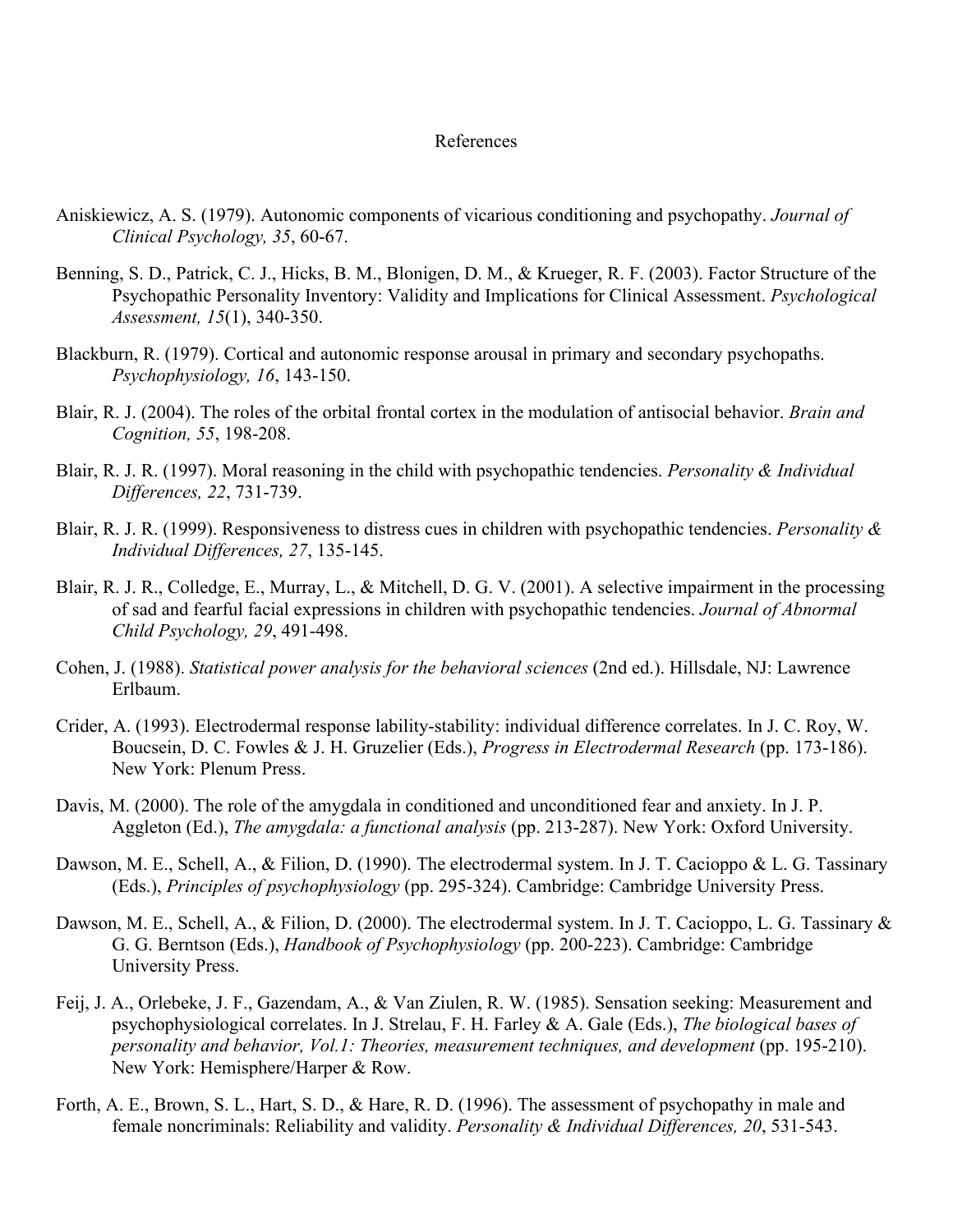- Fowles, D. C. (1993). Electrodermal activity and antisocial behavior: empirical findings and theoretical issues. In J. C. Roy, W. Boucsein, D. C. Fowles & J. H. Gruzelier (Eds.), *Progress in Electrodermal Research* (pp. 223-237). New York: Plenum Press.
- Fowles, D. C., Kochanska, G., & Murray, K. (2000). Electrodermal activity and temperament in preschool children. *Psychophysiology, 37*, 777-787.
- Frick, P. J. (1998). Callous-unemotional traits and conduct problems: applying the two-factor model of psychopathy to children. In D. J. Cooke, A. E. Forth & R. D. Hare (Eds.), *Psychopathy: theory, research and implications for society* (pp. 161-187). Netherlands: Kluwer Academic Publishing.
- Frick, P. J., Cornell, A. H., Bodin, S. D., Dane, H. E., Barry, C. T., & Loney, B. R. (2003). Callous-unemotional traits and developmental pathways to severe conduct problems. *Developmental Psychology, 39*(2), 372- 378.
- Frick, P. J., Lilienfeld, S. O., Ellis, M. L., Loney, B. R., & P., S. (1999). The association between anxiety and psychopathy dimensions in children. *Journal of Abnormal Child Psychology, 27*, 381-390.
- Frick, P. J., O'Brien, B. S., Wooton, J. M., & McBurnett, K. (1994). Psychopathy and conduct problems in children. *Journal of Abnormal Psychology, 103*(4), 700-707.
- Fung, M. T., Raine, A., Loeber, R., Lynam, D. R., Steinhauer, S. R., Venables, P. H., et al. (2005). Reduced electrodermal activity in psychopathy-prone adolescents. *Journal of Abnormal Psychology, 114*(2), 187- 196.
- Hare, R. D. (1968). Psychopathy, autonomic functioning, and the orienting response. *Journal of Abnormal Psychology Monograph Supplement, 73*(3), 1-24.
- Hare, R. D. (1978). Electrodermal and cardiovascular correlates of psychopathy. In R. D. Hare & D. Schalling (Eds.), *Psychopathic Behavior: Approaches to Research* (pp. 107-144). New York: John Wiley & Sons.
- Hare, R. D. (1985). Comparison of Procedures for the Assessment of Psychopathy. *Journal of Consulting and Clinical Psychology, 53*(1), 7-16.
- Hare, R. D. (1991). *Manual for the Hare Psychopathy Checklist-Revised*. Toronto: Multi-Health Systems.
- Hare, R. D. (1998). Psychopathy, affect and behavior. In D. J. Cooke, A. E. Forth & R. D. Hare (Eds.), *Psychopathy: theory, research and implications for society* (pp. 105-137). Netherlands: Kluwer Academic Publishing.
- Hare, R. D. (2003). *Hare Psychopathy Checklist--Revised (PCL-R): 2nd Edition*. Toronto: Multi-Health Systems, Inc.
- Hazlett, E., Dawson, M. E., Buchsbaum, M. S., & Nuechterlein, K. (1993). Reduced regional brain glucose metabolism assessed by PET in electrodermal nonresponder schizophrenics: A pilot study. *Journal of Abnormal Psychology, 102*, 39-46.
- Ishikawa, S. S., Raine, A., Lencz, T., Bihrle, S., & Lacasse, L. (2001). Autonomic stress reactivity and executive functions in successful and unsuccessful criminal psychopaths from the community. *Journal of Abnormal Psychology, 110*(3), 423-432.
- Joreskog, K. G., & Sorbom, D. (1993). *LISREL 8 (Version 8.03)*. Chicago: Scientific Software International.
- Kagan, J., Reznick, J. S., Clarke, C., Snidman, N., & Garcia-Coll, C. (1984). Behavioral inhibition to the unfamiliar. *Child Development, 55*, 2212-2225.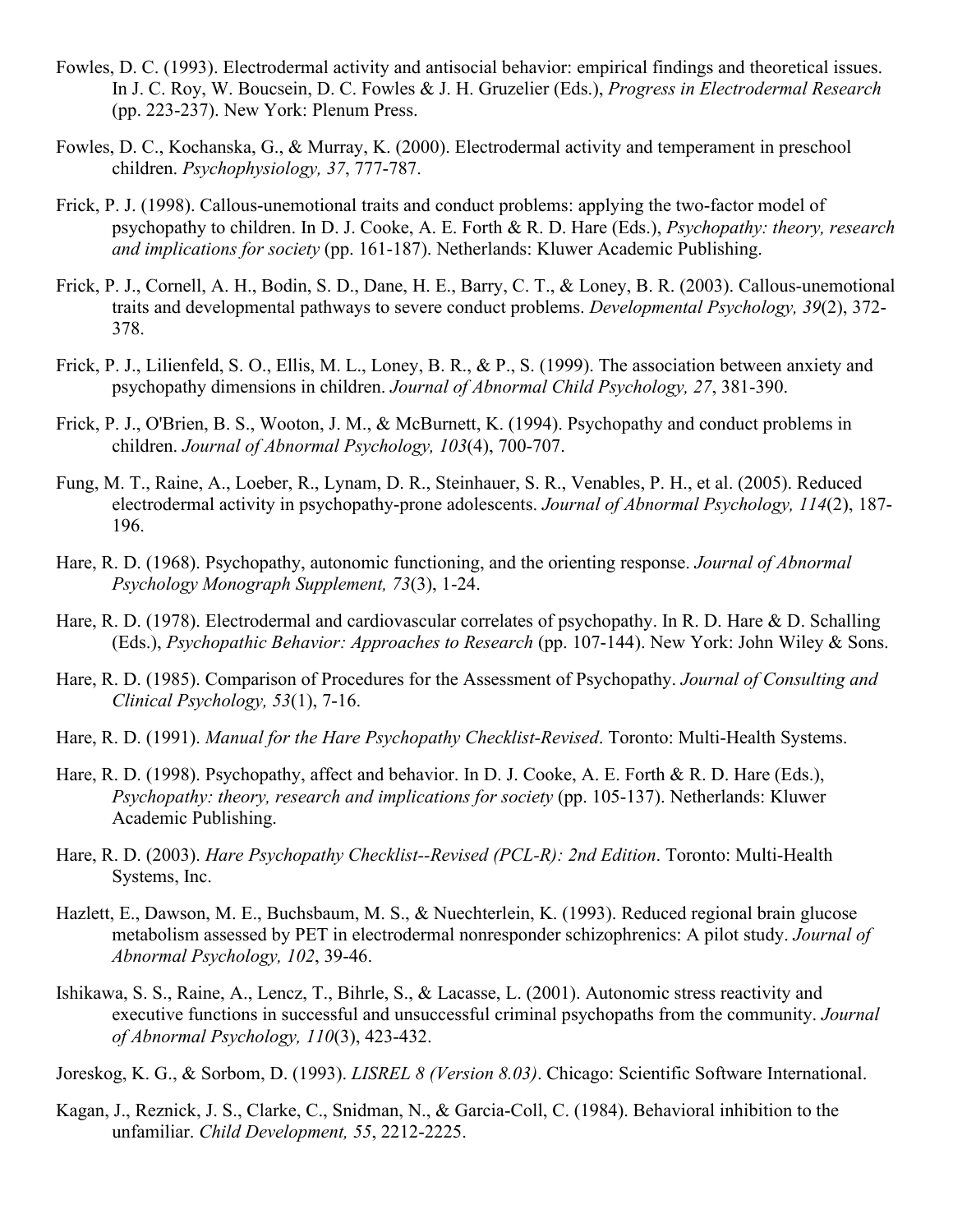- Kimonis, E. R., Frick, P. J., Fazekas, H., & Loney, B. R. (2006). Psychopathy, aggression, and the processing of emotional stimuli in non-referred boys and girls. *Behavioral Sciences & the Law, 24*, 21-37.
- Knight, D. C., Nguyen, H. T., & Bandettini, P. A. (2005). The role of the human amygdala in the production of conditioned fear responses. *Neuroimage, 26*(4), 1193-1200.
- Kochanska, G. (1993). Toward a synthesis of parental socialization and child temperament in early development of conscience. *Child Development, 64*, 325-347.
- LaPierre, D., Braun, C. M. J., & Hodgins, S. (1995). Ventral frontal deficits in psychopathy: neuropsychological test findings. *Neuropsychologica, 33*, 139-151.
- LeDoux, J. E. (1995). Emotion: Clues from the brain. *Annual Review of Psychology, 46*, 209-235.
- Levenson, M. R., Kiehl, K. A., & Fitzpatrick, C. M. (1995). Assessing Psychopathic Attributes in a Noninstitutionalized Population. *Journal of Personality and Social Psychology, 68*(1), 151-158.
- Lilienfeld, S. O., & Andrews, B. P. (1996). Development and preliminary validation of a self-report measure of psychopathic personality traits in noncriminal populations. *Journal of Personality Assessment, 66*, 488- 524.
- Loney, B. R., Frick, P. J., Clements, C. B., Ellis, M. L., & Kerlin, K. (2003). Emotional reactivity and callous unemotional traits in adolescents. *Journal of Clinical Child and Adolescent Psychology, 32*(1), 66-80.
- Lorber, M. F. (2004). Psychophysiology of Aggression, Psychopathy, and Conduct Problems: A Meta-Analysis. *Pychological Bulletin, 130*(4), 531-552.
- Lynam, D. R. (1997). Pursuing the psychopath: capturing the fledgling psychopath in a nomological net. *Journal of Abnormal Psychology, 106*(3), 425-438.
- Mardaga, S., Laloyaux, O., & Hansenne, M. (2006). Personality traits modulate skin conductance response to emotional pictures: An investivation with Cloninger's model of personality. *Personality & Individual Differences, 40*(1603-1614).
- Maren, S. (2001). Neurobiology of Pavlovian fear conditioning. *Annual Review of Neuroscience, 24*, 897-931.
- Mednick, S. A. (1977). *Biosocial bases of criminal behavior*. New York: Gardner Press.
- Mitchell, D. G. V., Colledge, E., Leonard, A., & Blair, R. J. R. (2002). Risky decisions and response reversal: is there evidence of orbitofrontal cortex dysfunction in psychopathic individuals? *Neuropsychologica, 40*(12), 2013-2022.
- Morris, J. S., Frith, C. D., Perrett, D. I., Rowland, D., Young, A. W., & Calder, A. J. (1996). A differential neural response in the human amygdala to fearful and happy facial expressions. *Nature, 383*, 812-815.
- Most, S. B., Chun, M. M., Johnson, M. R., & Kiehl, K. A. (2006). Attentional modulation of the amygdala varies with personality. *NeuroImage, 31*(2), 934-944.
- Neary, R. S., & Zuckerman, M. (1976). Sensation seeking, trait, and state anxiety, and the electrodermal orienting response. *Psychophysiology, 13*(3), 205-211.
- Patrick, C. J. (1994). Emotion and psychopathy: Startling new insights. *Psychophysiology, 31*, 319-330.
- Paulhus, D. L., & Williams, K. M. (2002). The dark triad of personality: Narcissism, Machiavellianism, and psychopathy. *Journal of Research in Personality, 36*, 556-563.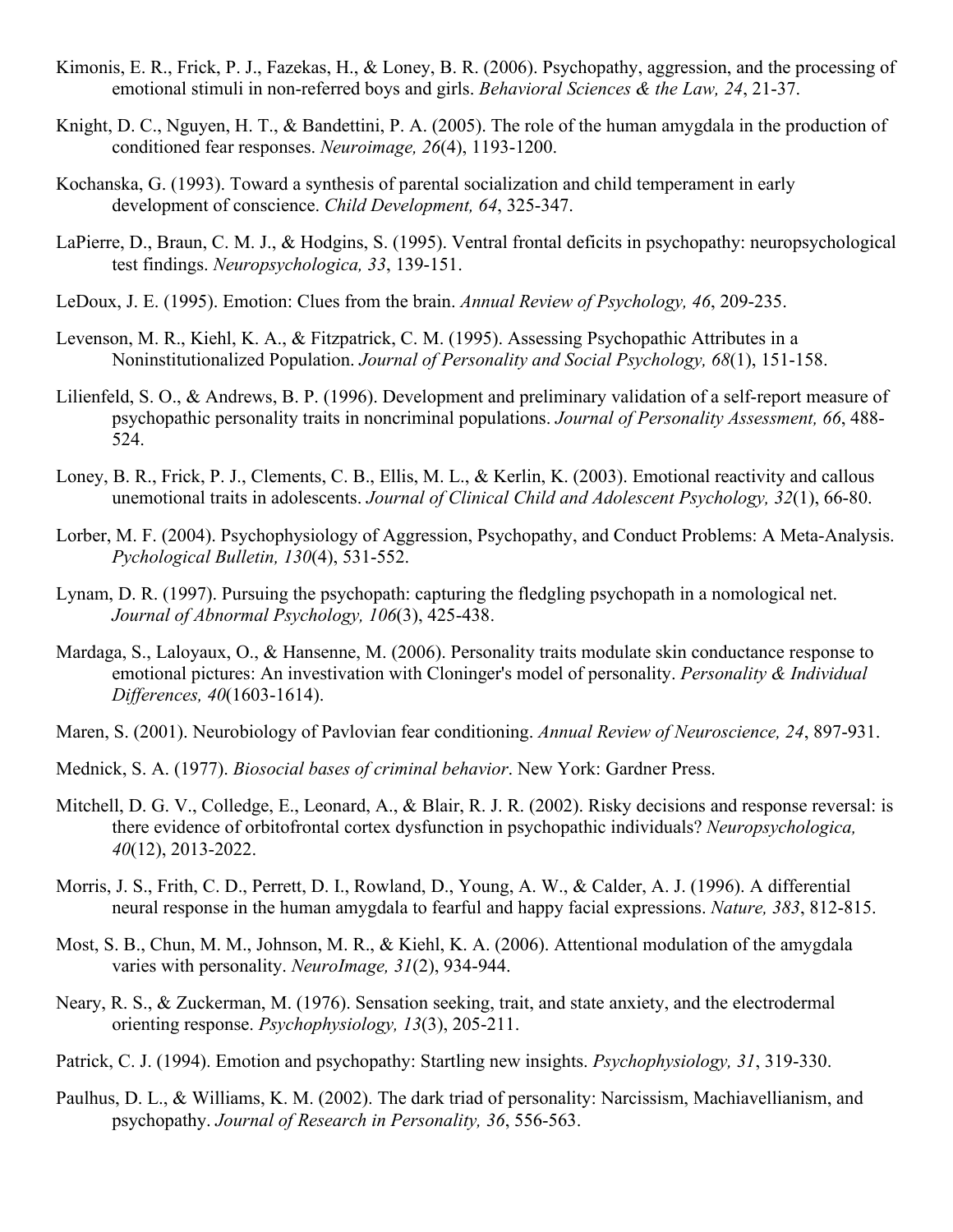- Pribram, J. H., & McGuiness. (1975). Arousal, activation, and effort in the control of attention. *Psychological Review, 32*(116-149), 191-197.
- Raine, A. (1993). *The psychopathology of crime: Criminal behavior as a clinical disorder*. San Diego, CA: Academic Press.
- Raine, A. (2006). *[SRP-II scores in community psychopaths compared to controls]*.Unpublished raw data.
- Raine, A., Ishikawa, S. S., Arce, E., Lencz, T., Knuth, K. H., Bihrle, S., et al. (2004). Hippocampal Structural Asymmetry in Unsuccessful Psychopaths. *Biological Psychiatry, 55*, 185-191.
- Raine, A., Lencz, T., Taylor, K., Hellige, J. B., Bihrle, S., Lacasse, L., et al. (2003). Corpus Callosum Abnormalities in Psychopathic Antisocial Individuals. *Archives of General Psychiatry, 60*, 1134-1142.
- Raine, A., Reynolds, C., Venables, P. H., Mednick, S. A., & Farrington, D. P. (1998). Fearlessness, stimulationseeking, and large body size at age 3 years as early predispositions to childhood aggression at age 11 years. *Archives of General Psychiatry, 55*(745-751).
- Raine, A., Reynolds, G., & Sheard, C. (1991). Neuroanatomical mediators of electrodermal activity in normal human subjects: A magnetic resonance imaging study. *Psychophysiology, 28*, 548-558.
- Raine, A., & Venables, P. H. (1988). Skin conductance responsivity in psychopaths to orienting, defensive, and consonant-vowel stimuli. *Journal of Psychophysiology, 2*, 221-225.
- Raine, A., Venables, P. H., & Williams, M. (1995). High autonomic arousal and electrodermal orienting at age 15 years as protective factors against criminal behavior at age 29 years. *American Journal of Psychiatry, 52*(11), 1595-1600.
- Raine, A., Venables, P. H., & Williams, M. (1996). Better autonomic conditioning and faster electrodermal half-recovery time at age 15 years as possible protective factors agains crime at 29 years. *Developmental Psychology, 32*(4), 624-630.
- Raine, A., Yaralian, P. S., Reynolds, C., Venables, P. H., & Mednick, S. (2002). Spatial but not verbal cognitive deficits at age 3 years in persistently antisocial individuals. *Development and Psychopathology, 14*, 25- 44.
- Robinson, T. N., & Zahn, T. P. (1983). Sensation seeking, state anxiety and cardiac and EDR orienting reactions. *Psychophysiology, 20*, 465.
- Saltaris, C. (2002). Psychopathy in juvenile offenders: can temperament and attachment be considered as robust developmental precursors? *Clinical Psychology Review, 22*, 729-752.
- Scarpa, A., Raine, A., Venables, P. H., & Mednick, S. A. (1995). The stability of inhibited/uninhibited temperament from ages 3 to 11 years in Mauritian children. *Journal of Abnormal Child Psychology, 25*(5), 607-618.
- Scarpa, A., Raine, A., Venables, P. H., & Mednick, S. A. (1997). Heart rate and skin conductance in behaviorally inhibited Mauritian children. *Journal of Abnormal Psychology, 106*, 182-190.
- Tellegen, A. (1982). *Manual for the Multidimensional Personality Questionnaire*: Department of Psychiatry, University of Minnesota.
- Venables, P. H. (1975). Progress in psychophysiology: Some applications in a field of abnormal psychology. In P. H. Venables & M. J. Christie (Eds.), *Research in psychophysiology*. London: John Wiley.
- Venables, P. H. (1978). Psychophysiology and psychometrics. *Psychophysiology, 15*, 302-315.